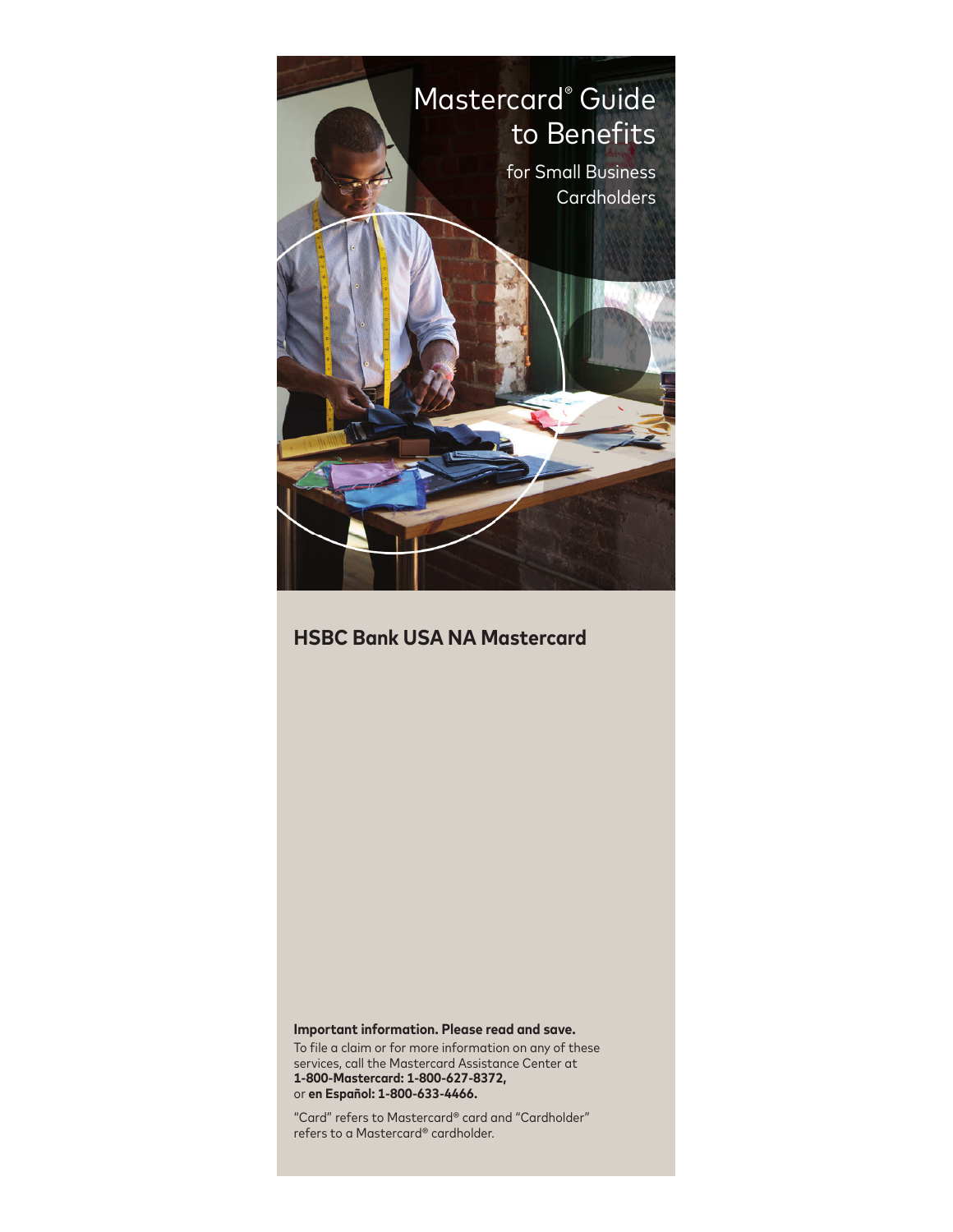#### Key Terms

Throughout this document, You and Your refer to the **cardholder** or **authorized user** of the **covered card**. We, Us, and Our refer to New Hampshire Insurance Company, an AIG Company.

**Account Holder** means a person to whom an **Eligible Account** is issued and who holds the **Eligible Account** under his or her name.

**Administrator** means Sedgwick Claims Management Services, Inc. You may contact the **administrator** if you have questions regarding this coverage or would like to make a claim. The **administrator** can be reached by phone at **1-800-Mastercard.**

**Assistance Center** shall mean the designated assistance teams trained to provide customer services and coordination of qualified local providers to travelers in real time.

**Authorized Driver(s)** means a driver with a valid driver's license issued from their state of residence and indicated on the **rental agreement**.

**Authorized User** means a person who is recorded as an **authorized user** of an **Eligible Account** by the **Account Holder** and who is authorized by the **Account Holder** to make payments to the **Eligible Account**.

**Burglary** means the taking of unattended personal property owned by you, from your registered hotel or motel room by **forcible entry**.

**Cardholder** means the **Account Holder** or **Authorized User** of an **Eligible Account** in good standing.

**Carry-on Luggage** means suitcases or other containers specifically designated for carrying personal property, which are carried on board a **common carrier** by you.

**Charge** means any non-refundable cancellation or change fee imposed by the **common carrier**.

**Checked Baggage** means suitcases or other containers specifically designated for carrying personal property, for which a claim check has been issued to you by a **common carrier**.

**Checked Luggage** means suitcases or other containers specifically designated for carrying personal property, for which a claim check has been issued to you by a **common carrier**.

**Common Carrier** means an air, land, or water motorized transportation carrier operating under a regularly published schedule and current license as required by law for the conveyance of passengers. **Common carrier** does not include helicopters, taxis rental cars, hired cars, and private and contract carriers.

**Covered Card** means the Mastercard® card linked to your **Eligible Account**.

**Damage** means items that can no longer perform the function they were intended to do in normal service due to broken parts, material or structural failures.

**Delay** means baggage (including personal/business articles and/or effects contained within) that is not delivered to you within six (6) hours after arrival at your scheduled **destination**. **Destination** means the place where you expect to travel on your **trip** as indicated on your **common carrier** ticket.

**Domestic Partner** means an unmarried person in an intimate, committed relationship of mutual caring. They must share responsibility for basic living expenses with you. They must be at least eighteen (18) years old and not currently married and/or committed to another person.

**Economy Fare** means the lowest published rate for the most direct one-way ticket on the **common carrier** used for your **trip**.

**Eligible Account** means the account associated with the **Cardholder's** U.S. issued credit card, debit card, checking account, line of credit, loan, certificate of deposit or other account that is eligible for coverage under the **Group Policy**.

**Eligible Cellular Wireless Telephones** means the cellular telephones associated with the primary line and additional or supplemental lines on the **Eligible Person's** monthly billing statement from a cellular provider for the billing cycle preceding the month in which the theft or **damage** occurred.

**Eligible Expense(s)** means reasonable and necessary attorney fees or court costs associated in removing any civil suit wrongful brought against you as a result of **identity fraud** or any suit brought against you by a creditor or collection agency or other entity for non-payment of goods and/or services as a result of **identity fraud**, actual U.S. wages **lost** due to time off relating to efforts in resolving your **identity fraud** issues, loan application fees, notarizing affidavits or other similar document cost, long distance telephone cost, and postage cost you may have incurred as a direct result of **identity fraud**.

**Eligible Person** means a **Cardholder** who **charges** his or her monthly bill for an **Eligible Cellular Wireless Telephone** to his or her **Covered Card**. No person or entity other than the **Eligible Person(s)** described shall have any legal or equitable right, remedy or claim for the insurance proceeds arising out of this coverage.

**Evidence of Coverage (EOC)** means the summary of benefits set forth below which describe the terms, conditions, limitations and exclusions of the coverage provided to you at no additional **charge** under a **Group Policy** issued by New Hampshire Insurance Company, an AIG company. Representations or promises made by anyone that are not contained in the **group policy** are not part of your coverage. In the event the **EOC**, Key Terms, or Legal Disclosures of this Guide to Benefits conflict with the provisions of the **group policy**, the terms of the **group policy** govern your coverage.

**Family Member** means the spouse or **domestic partner** of you. It includes unmarried children of you under nineteen (19) years of age. It also includes unmarried children under twentysix (26) years of age if a full-time student at an accredited college or university.

**Forcible Entry** means access to your hotel or motel room that has been gained by breaking and entering a locked door, window, or any other opening.

**Group Policy** means the Cellular Protection Insurance Policy entered between New Hampshire Insurance Company, an AIG Company, and Mastercard Insurance Master Trust, which is the subject of this Guide to Benefits.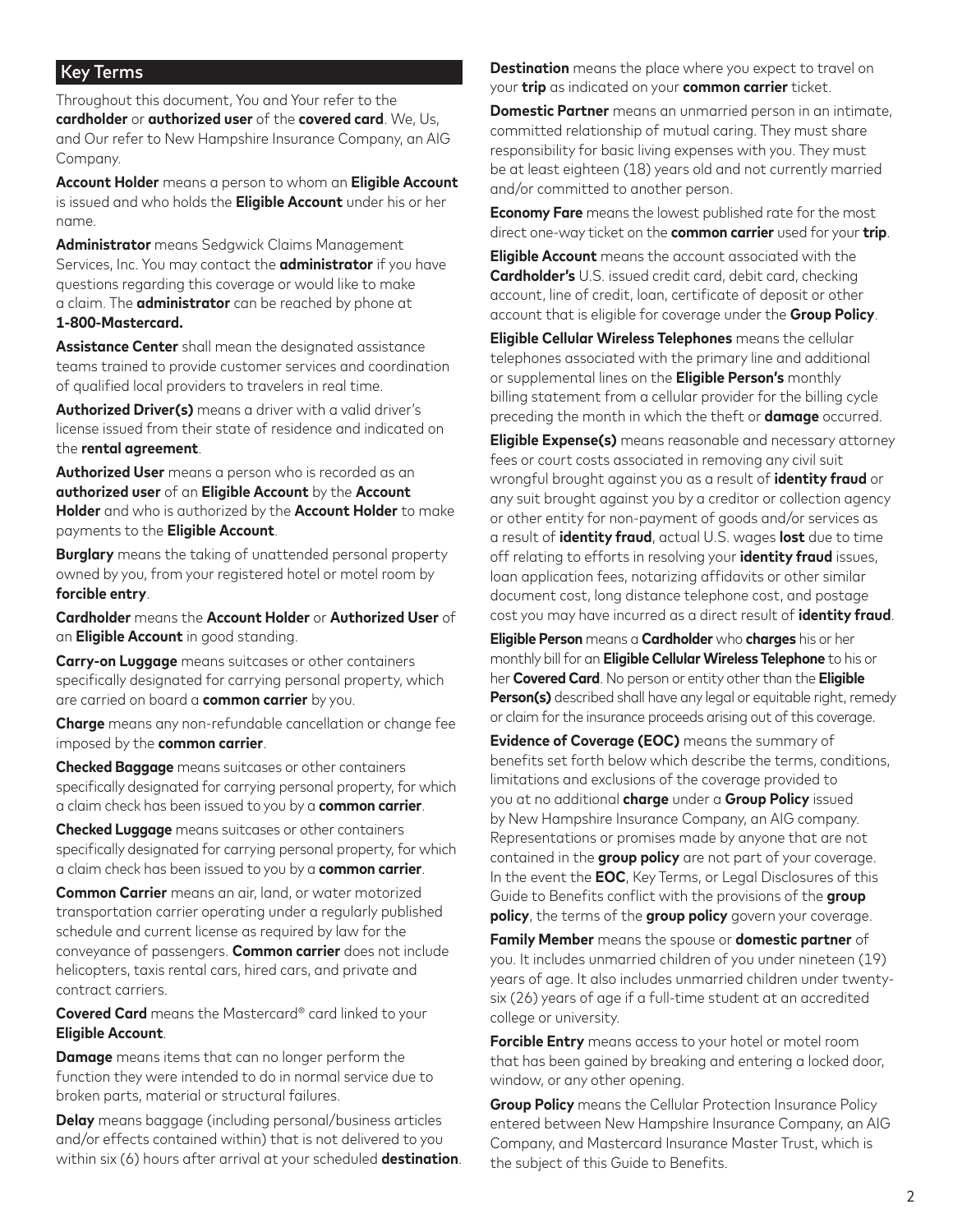**Identity Fraud** means the use of your name, address, Social Security number (SSN), bank, or credit card account number, or other identifying information without your knowledge to commit fraud or deception.

**Inclement Weather** means any severe weather condition which **delays** the scheduled arrival or departure of a **common carrier**.

**Injury** means bodily **injury** caused by an accident that occurs while you are covered under this program, and results directly and independently of all other causes of **loss**. The **injury** must be verified by a **physician**.

**Loss** means the **eligible expenses** related to your **identity fraud**.

**Lost** means luggage (including personal property contained within) that is missing for 10 consecutive days and whose whereabouts are unknown to you or the **common carrier**.

**Manufacturer Suggested Retail Price (MSRP)** means the purchase price of the **vehicle** or the value of the **vehicle**.

**Medically Imposed Restrictions** means a restriction certified by your **physician** prohibiting you from traveling on a **common carrier**.

**Mysteriously Disappear** means the vanishing of an item in an unexplained manner where there is absence of evidence of a wrongful act by a person or persons.

**Physician** means a licensed medical, surgical, or dental practitioner acting within the scope of his or her license. The treating **physician** may not be you, your **family member**, a **traveling companion** or related to you by blood.

**Pre-existing Medical Condition** means any condition resulting from any **injury** or **sickness** affecting you, a **traveling companion**, or a **family member** traveling with you within the sixty (60) day period prior to the purchase date of your **trip**. The condition must have (a) first manifested itself or exhibited symptoms which would have caused one to seek diagnosis, care, or treatment; (b) required taking prescribed drugs or medicine; or (c) required medical treatment or treatment was recommended by a **physician**. Taking maintenance medications for a condition that is considered stable shall not be included as a **pre-existing medical condition**.

**Rental Agreement** means the entire agreement or contract that you receive when renting a **vehicle** from a **vehicle** rental agency that describes in full all of the terms and conditions of the rental, as well as the responsibility of all parties under the **rental agreement**.

**Return Destination** means the place to which you expect to return from your **trip** as indicated on your **common carrier** ticket.

**Sickness** means an illness or disease that is diagnosed or treated by a **physician**.

**Small Business Card** means Mastercard Small Business debit, Mastercard Small Business credit cards and/or eligible Mastercard-branded Small Business prepaid cards.

**Stolen** means items that are taken by force and/or under duress or the disappearance of the item from a known place under circumstances that would indicate the probability of theft.

**Stolen (Cellular)** means taken by force and/or under duress or a **loss** which involves the disappearance of an **Eligible Cellular Wireless Telephone** from a known place under circumstances that would indicate the probability of theft and for which a police report was filed within forty-eight hours of the theft.

**Traveling Companion** means any individual(s) with whom you have arranged to travel on the same **trip** with the same itinerary and for which the cost of **trip** was **charged** with your **covered card**.

**Trip** means a scheduled period of travel with a **destination** and **return destination** away from your primary residence using a **common carrier**.

**Trip Completion Date** means the date on which you are scheduled to return to the **return destination**.

**Trip departure date** means the date on which you are originally scheduled to leave on your **trip**.

**United States Dollars (USD)** means the currency of the United States of America.

**Vehicle** means a land motor **vehicle** with four wheels that is designed for use on public roads and intended for use on a bound surface such as concrete and tarmac. This includes minivans and sport utility **vehicles** that are designed to accommodate less than nine (9) passengers.

## BUSINESS SERVICES

### Intuit QuickBooks® Online Discount

#### Program Description:

QuickBooks Online is accounting software for self-employed and small businesses designed to help manage sales and expenses, get invoices paid, accept payments and much more. With real-time, accurate data you can access anywhere, anytime, and with any device, you'll always know where you stand so you can focus on your business. Mastercard **cardholders** can sign up for a 30-day free trial and save up to 50% on QuickBooks Online products.

#### Eligibility:

To be eligible for a discount on Intuit QuickBooks Online, you must have a valid Mastercard **Small Business Card** issued by a U.S. financial institution. Trial and discount offers are valid for new QuickBooks Online subscriptions only.

### How to use the Intuit QuickBooks® Online benefit:

Visit **https://intuit.me/quickbooks\_mc** and follow instructions to purchase the appropriate version of QuickBooks® Online for your business. Use your Mastercard **Small Business Card** to pay for your discounted purchase (discounts for new QuickBooks® Online customers only).

#### Terms and Conditions:

QuickBooks Terms of Service can be found at **https:// quickbooks.intuit.com/global/terms-of-service/.**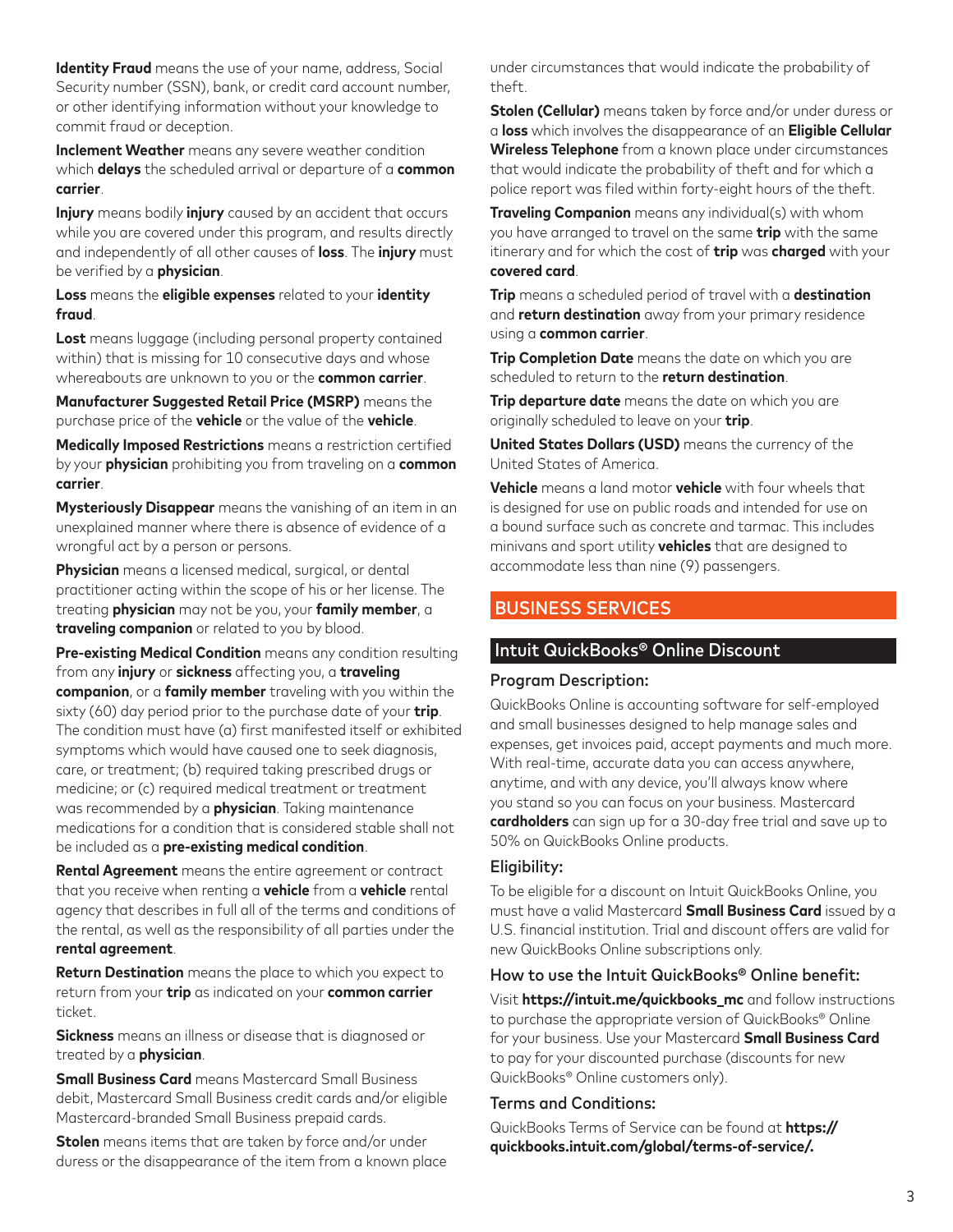## Intuit TurboTax® Discount

#### Program Description:

TurboTax, the #1 best-selling tax preparation software, coaches consumers and small businesses step-by-step through their federal and state taxes, no previous tax knowledge needed. TurboTax guarantees 100% accurate calculations and your maximum tax refund, so you can be confident your taxes are done right. Mastercard **cardholders** can save up to \$20 on TurboTax federal products.

#### Discounts are applicable to TurboTax Online and TurboTax download versions:

- **•**TurboTax Self-Employed uncovers industry-specific deductions personalized to you and your line of work
- **•**TurboTax Business (download version) is designed for Partnerships, S Corps, C Corps, multi-member LLCs, trusts and estates
- **•**TurboTax Live products offer real-time expert advice on demand and a final review of your return by a CPA or EA

#### Eligibility:

To be eligible for a discount on Intuit TurboTax, you must have a valid Mastercard **Small Business Card** issued by a U.S. financial institution.

#### How to use the Intuit TurboTax benefit:

Visit **https://turbotax.intuit.com/affiliate/mastercard1** and follow instructions to purchase the right version of TurboTax for your business. Use your Mastercard **Small Business Card** to pay for your discounted purchase.

#### Terms of Service and Guarantees:

TurboTax Terms of Service can be found at **https://turbotax. intuit.com/corp/terms-of-service.jsp** and TurboTax Product Guarantees and other important information are located at **https://turbotax.intuit.com/lp/yoy/guarantees.jsp.**

### Salesforce Essentials Discount

### Program Description:

Salesforce Essentials is the #1 CRM built for small teams. It includes Sales and Customer Support functionalities in a single app.

- **•**Start instantly: Get up and running in minutes with step by step guided setup and live in-app support from coaches
- **•**Sell smarter & faster: Bring all customer & sales data into one place, automatically capture customer emails & meetings and sell on the go
- **•**Deliver standout customer support: Respond to customers on any channel, automate repetitive support tasks and provide branded self-service help
- **•**Scale as you grow: Grow on the Salesforce platform with pre-built integrations and continuous innovations

Salesforce Essentials is regularly priced at \$25/month. Exclusive to Mastercard® Small Business customers, customer can manage sales and support in a single app for just \$9.99/ user/month for up to 10 users.

## Eligibility:

To be eligible for a discount on Salesforce Essentials, you must have a valid Mastercard **Small Business Card** issued by a U.S. or Canadian financial institution. Discount offers are valid for new Salesforce Essentials customers only, and only apply for the first year of access. Subsequent renewal years will be subject to the then applicable regular Salesforce Essential price.

#### How to use the Salesforce Essentials benefit:

Visit **https://www.salesforce.com/essentials-mc-benefits** and sign up for a free 14-day trial of Salesforce Essentials. Purchase Salesforce Essentials in-app with your Mastercard **Small Business card** to unlock the unique offer for Mastercard **cardholders**. Use your Mastercard **Small Business Card** to pay for your discounted purchase.

#### Terms and Conditions:

Salesforce Essentials Terms of Service can be found at

- **•https://www.salesforce.com/content/dam/web/en\_us/ www/documents/legal/salesforce\_MSA.pdf**
- **•https://c1.sfdcstatic.com/content/dam/web/en\_us/www/ documents/legal/Agreements/product-specific-terms/ salesforce-essentials.pdf**

#### Microsoft 365 Discount

#### Program Description:

Microsoft 365 is an integrated productivity solution that brings together best-in-class Office apps like Word, PowerPoint, and Excel with cloud services like professional email, online meetings + chat, cloud file storage and more. Get more done with professional-grade tools – all while safeguarding employees, data, and customer information. At no additional cost, Mastercard **Small Business Card Cardholders** are eligible for a special Microsoft offer: first-time Microsoft 365 Business or Office 365 Business Premium subscribers can get a complimentary first four months with a one-year subscription – up to 5 users. Discounts are applicable for new Office 365 Business Premium or Microsoft 365 Business customers only. Terms and Conditions apply.

#### Eligibility:

To be eligible for a discount on Microsoft 365 Business or Office 365 Business Premium, you must have a valid Mastercard **Small Business Card** issued by a U.S. financial institution. Discount offers are valid for new Microsoft 365 and Office 365 subscriptions only and must be redeemed through Microsoft online store.

#### How to use the Microsoft Office 365 Business Premium or Microsoft 365 Business benefit:

Visit **https://aka.ms/mastercardbenefits** and follow instructions to validate your Mastercard and receive your unique promotion code. Once you have the promotion code, follow the links provided to redeem through the Microsoft online store.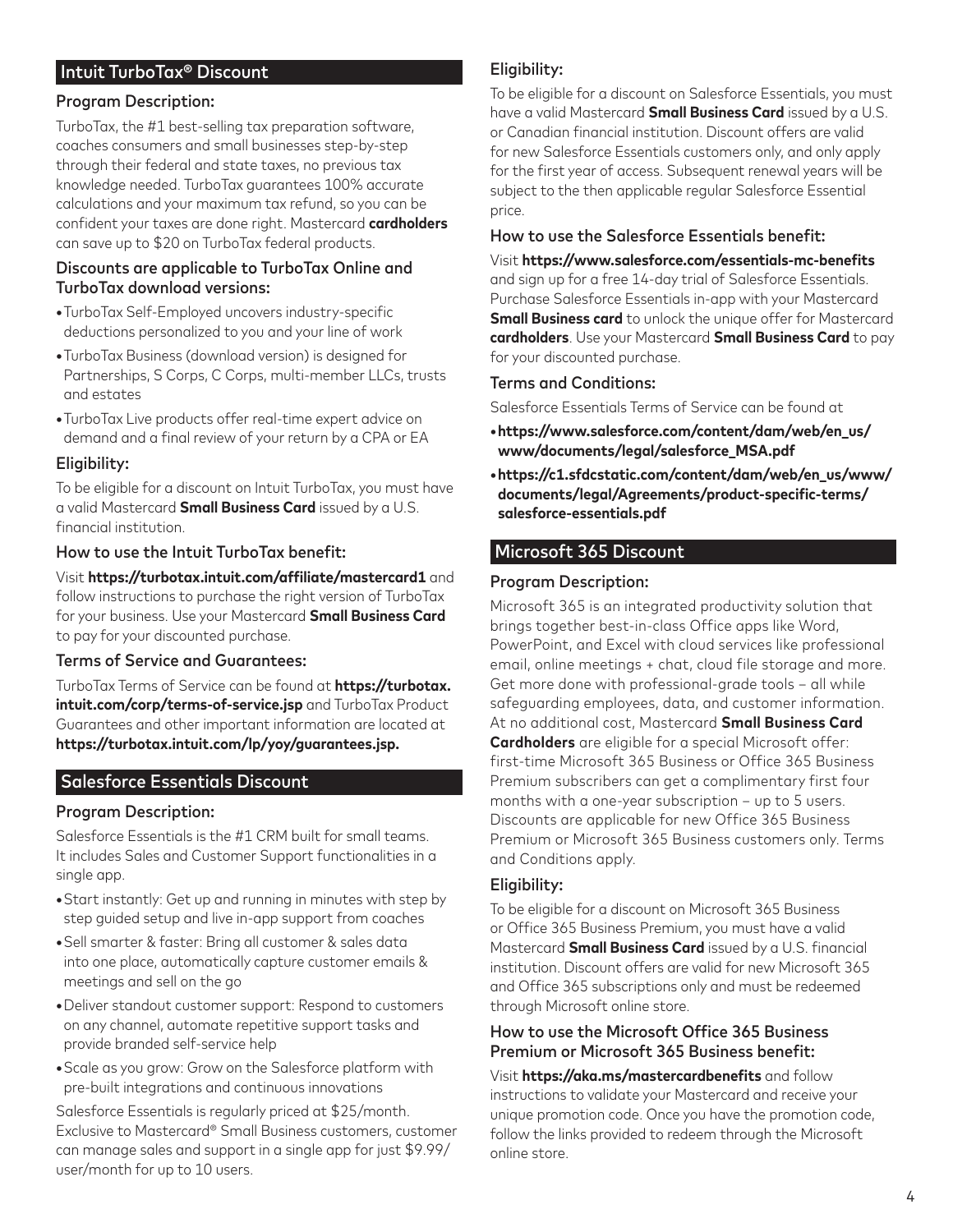## Terms and Conditions:

Office 365 Business Premium and Microsoft 365 Business are subject to the Microsoft Online Service Terms at **https:// portal.office.com/Commerce/Mosa.aspx.**

### Mastercard Receipt Management

#### Program Description:

Mastercard offers a mobile Receipt Management application for all **Small Business Card Cardholders** in the United States at no additional **charge**. Business owners and employees can snap photos of receipts to store them securely in the cloud. This will help businesses to better understand their expenses and manage their financial health. Receipts are foundational to better cash management for small businesses and the Mastercard Receipt Management app helps them categorize expenses (including personal vs. business), attach detailed notes, easily export data, and view clear reporting. Sort and view stored receipts based on merchant name, purchase date, amount, or expense category. Once the information is in the system, easily export your receipt images and/or the associated expense data to share with a bookkeeper or accountant.

#### **Eligibility and Activation:**

To use the app simply search for and download the iOS or Android version of **Mastercard Receipt Management** from the Apple or Google app store. Then use your valid Mastercard **Small Business Card** (issued by a U.S. financial institution) to activate the mobile app.

## Mastercard Business Assistant

Mastercard® Business World Elite offers you the Mastercard Business Assistant Service. Imagine your own Assistant 24 x 7 x 365, where knowledgeable experts can assist with all your business needs, whenever you need it. This provides robust, personalized features that will save you time and simplify your busy day, such as:

- **•**Local experts who can provide on-site assistance with everyday business needs like helping identify the best location for a client meeting or installing a new printer.
- **•**Reminder service for those dates or events that you can't afford to miss. Let the Mastercard Business Assistant assist you today, so you can get back to business! Mastercard service experts look forward to assisting you at **1-844-281-5031.**

## PEACE OF MIND

### Cellular Wireless Telephone Protection – Commercial

#### Evidence of Coverage:

Refer to Key Terms for the definitions of you, your, we, us, our, and words that appear in bold. This **EOC** is subject to the Legal Disclosures set forth below.

### A. To get coverage:

You must **charge** your monthly **Eligible Cellular Wireless Telephone** bill to your **Covered Card**. You are eligible for

coverage the first day of the calendar month following the payment of your **Eligible Cellular Wireless Telephone** bill to your **Covered Card**. If you pay an **Eligible Cellular Wireless Telephone** bill with your **Covered Card** and fail to pay a subsequent bill to your **Covered Card** in a particular month, your coverage period changes as follows:

- 1. Your coverage is suspended beginning the first day of the calendar month following the month of nonpayment to your **Covered Card**; and
- 2. Your coverage resumes on the first day of the calendar month following the date of any future payment of your **Eligible Cellular Wireless Telephone** bill with your **Covered Card**.

#### B. The kind of coverage you receive:

- **•**Reimbursement for the actual cost to replace or repair a **Stolen** or **damaged Eligible Cellular Wireless Telephone**.
- **•**Coverage ends on the earliest of: The date you no longer are a **Cardholder**; the date the **Eligible Account** is determined to be ineligible by the participating organization; the date the participating organization ceases to pay premium on the **Group Policy**; the date the participating organization ceases to participate in the **Group Policy**; the date the **Group Policy** is terminated.

#### C. Coverage limitations:

Coverage for a **Stolen** or **damaged Eligible Cellular Wireless Telephone** is subject to the terms, conditions, exclusions, and limits of liability of this benefit. The maximum liability is \$800 per claim, and \$1,000 per 12-month period. Each claim is subject to a \$50 deductible. Coverage is limited to two (2) claims per 12 month period.

Coverage is excess of any other applicable insurance or indemnity available to you. Coverage is limited only to those amounts not covered by any other insurance or indemnity. In no event will this coverage apply as contributing insurance. This "noncontribution" clause will take precedence over a similar clause found in other insurance or indemnity language.

#### D. What is NOT covered:

The following items are excluded from coverage under the **Group Policy**:

- **•Eligible Cellular Wireless Telephone** accessories other than the standard battery and standard antenna provided by the manufacturer;
- **•Eligible Cellular Wireless Telephones** that are **lost** or **Mysteriously Disappear**;
- **•Eligible Cellular Wireless Telephones** under the care and control of a **common carrier**, including, but not limited to, the U.S. Postal Service, airplanes or delivery service;
- **•Eligible Cellular Wireless Telephones Stolen** from baggage unless hand-carried and under the **Eligible Person's** supervision or under the supervision of the **Eligible Person's traveling companion** who is previously known to the **Eligible Person**;
- **•Eligible Cellular Wireless Telephones Stolen** from a construction site;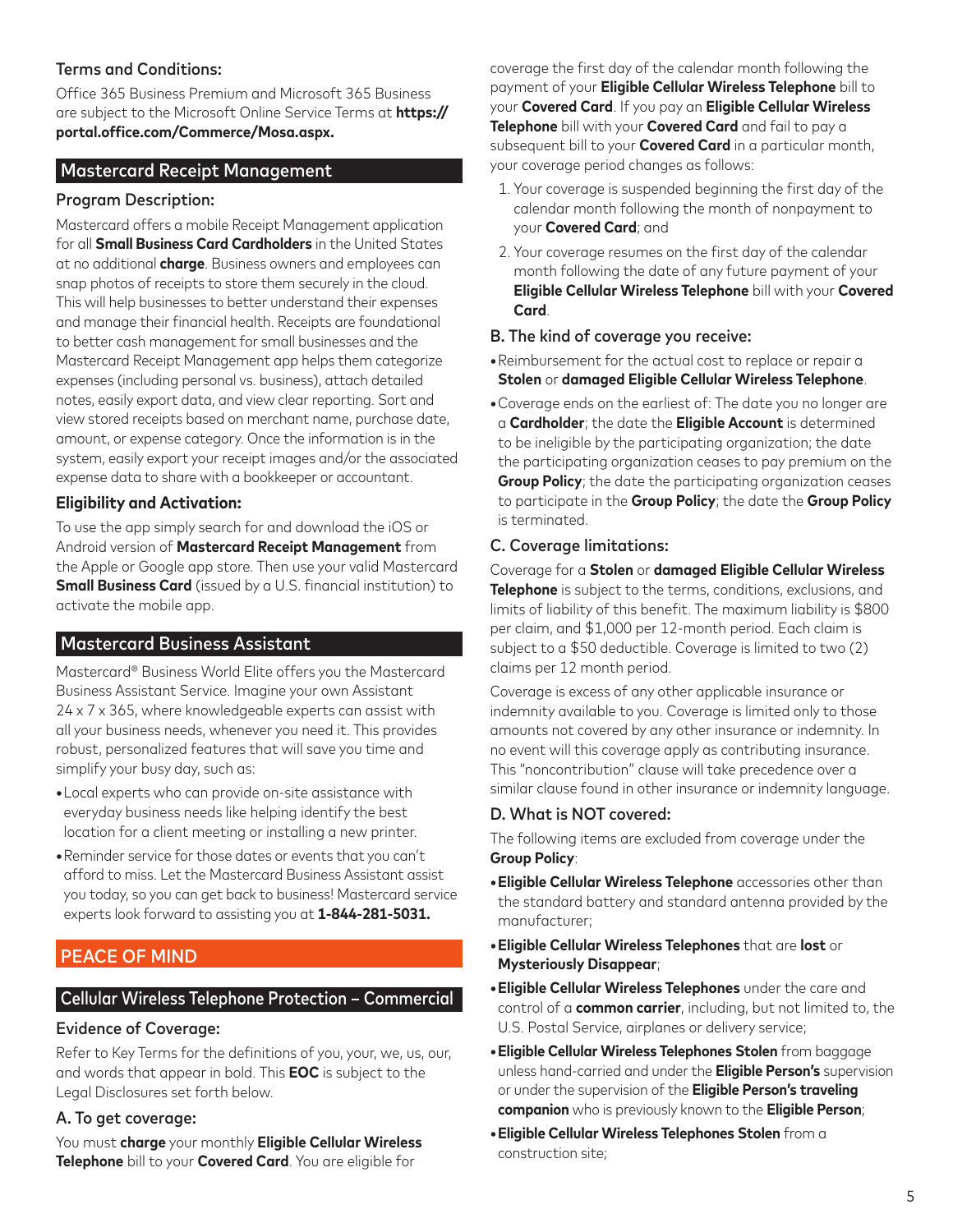- **•Eligible Cellular Wireless Telephones** which have been rented or leased from a person or company other than a cellular provider;
- **•Eligible Cellular Wireless Telephones** which have been borrowed;
- **•Eligible Cellular Wireless Telephones** that are received as part of a pre-paid plan;
- **•**Cosmetic **damage** to the **Eligible Cellular Wireless Telephone** or **damage** that does not impact the **Eligible Cellular Wireless Telephone's** ability to make or receive phone calls (including minor screen cracks and fractures less than 2 inches in length that do not prevent the ability to make or receive phone calls or to use other features related to making or receiving phone calls);
- **•Damage** or theft resulting from abuse, intentional acts, fraud, hostilities of any kind (including, but not limited to, war, invasion, rebellion or insurrection), confiscation by the authorities, risks of contraband, illegal activities, normal wear and tear, flood, earthquake, radioactive contamination, or **damage** from inherent product defects or vermin;
- **•Damage** or theft resulting from mis-delivery or voluntary parting from the **Eligible Cellular Wireless Telephone**;
- **•**Replacement of **Eligible Cellular Wireless Telephone(s)** purchased from anyone other than a cellular service provider's retail or internet store that has the ability to initiate activation with the cellular service provider;
- **•**Taxes, delivery or transportation **charges** or any fees associated with the service provided; or
- **•Losses** covered under a warranty issued by a manufacturer, distributor or seller.

In addition, we shall not be deemed to provide cover and we shall not be liable to pay any claim or provide any benefit under the **Group Policy** to the extent that the provision of such cover, payment of such claim or provision of such benefit would expose us, our parent company or its ultimate controlling entity to any sanction, prohibition or restriction under United Nations resolutions or the trade or economic sanctions, laws or regulations of the European Union or the United States of America.

#### E. How to file a claim:

Call **1-800-mastercard** or go to **www.mycardbenefits.com** to open a claim. You must report the claim within 90 days of the **loss**, or as soon as reasonably possible, or the claim may not be honored. Upon receipt of a notice of claim, we will provide you with the necessary instructions for filing proof of **loss**. Written proof of **loss** must be submitted to our **Administrator** within 120 days of the **loss** or the claim may not be honored. Required documentation may include but is not limited to the following:

- **•**Your card statement reflecting the monthly **Eligible Cellular Wireless Telephone** payments for the month preceding the date the **Eligible Cellular Wireless Telephone** was **Stolen** or suffered **damage**;
- **•**A copy of your current wireless service provider's billing statement;
- **•**If a claim is due to **damage**, a copy of the repair estimate and photos of the **damage**;
- **•**If the claim is due to theft, a copy of the police report filed within 48 hours of the theft;
- **•**Any other documentation or information reasonably requested by us to support the claim.

#### Legal Disclosure:

This Guide to Benefits is not, by itself, a policy or contract of insurance or other contract.

Benefits are provided to you, the **Cardholder**, at no additional **charge**.

The insurance benefits are provided under the **Group Policy** issued by New Hampshire Insurance Company, an AIG company. This Guide to Benefits is a summary of benefits provided to you. The attached Key Terms and **EOC** are governed by the **Group Policy**.

**Effective date of benefits:** This Guide to Benefits replaces all prior disclosures, program descriptions, advertising, and brochures by any party. The policyholder and the insurer reserve the right to change the benefits and features of these programs at any time. Notice will be provided for any changes.

**Cancellation:** The policyholder may cancel these benefits at any time or choose not to renew the insurance coverage for all **Cardholders**. If the policyholder cancels these benefits, you will be notified in advance. If we terminate, cancel, or choose not to renew the coverage to the policyholder, you will be notified as soon as is practicable. Insurance benefits will still apply for any eligible coverage that attaches prior to the date of such termination, cancellation, or non-renewal, subject to the terms and conditions of coverage.

**Benefits to you:** These benefits apply only to **Eligible Accounts** issued in the United States. The United States is defined as the fifty U.S. states and the District of Columbia. No person or entity other than you shall have any legal or equitable right, remedy, or claim for benefits, insurance proceeds and **damages** under or arising out of these programs. These benefits do not apply if your card privileges have been cancelled. However, insurance benefits will still apply for any benefit you were eligible for prior to the date that your **Eligible Account** is suspended or cancelled, subject to the terms and conditions of coverage.

**Transfer of rights or benefits:** The **Group Policy** is not assignable, but the benefits may be assigned.

Intentional Misrepresentation and Fraud: If any request for benefits made under the **Group Policy** is determined to be fraudulent, or if any fraudulent means or devices are used by you or anyone qualifying as an insured to obtain benefits under the **Group Policy**, all benefits will be forfeited. No coverage is provided if you or anyone qualifying as an insured does the following: (1) conceals or misrepresents any fact upon which we rely, if the concealment or misrepresentation is material and is made with the intent to deceive; or (2) conceals or misrepresents any fact that contributes to the **loss**.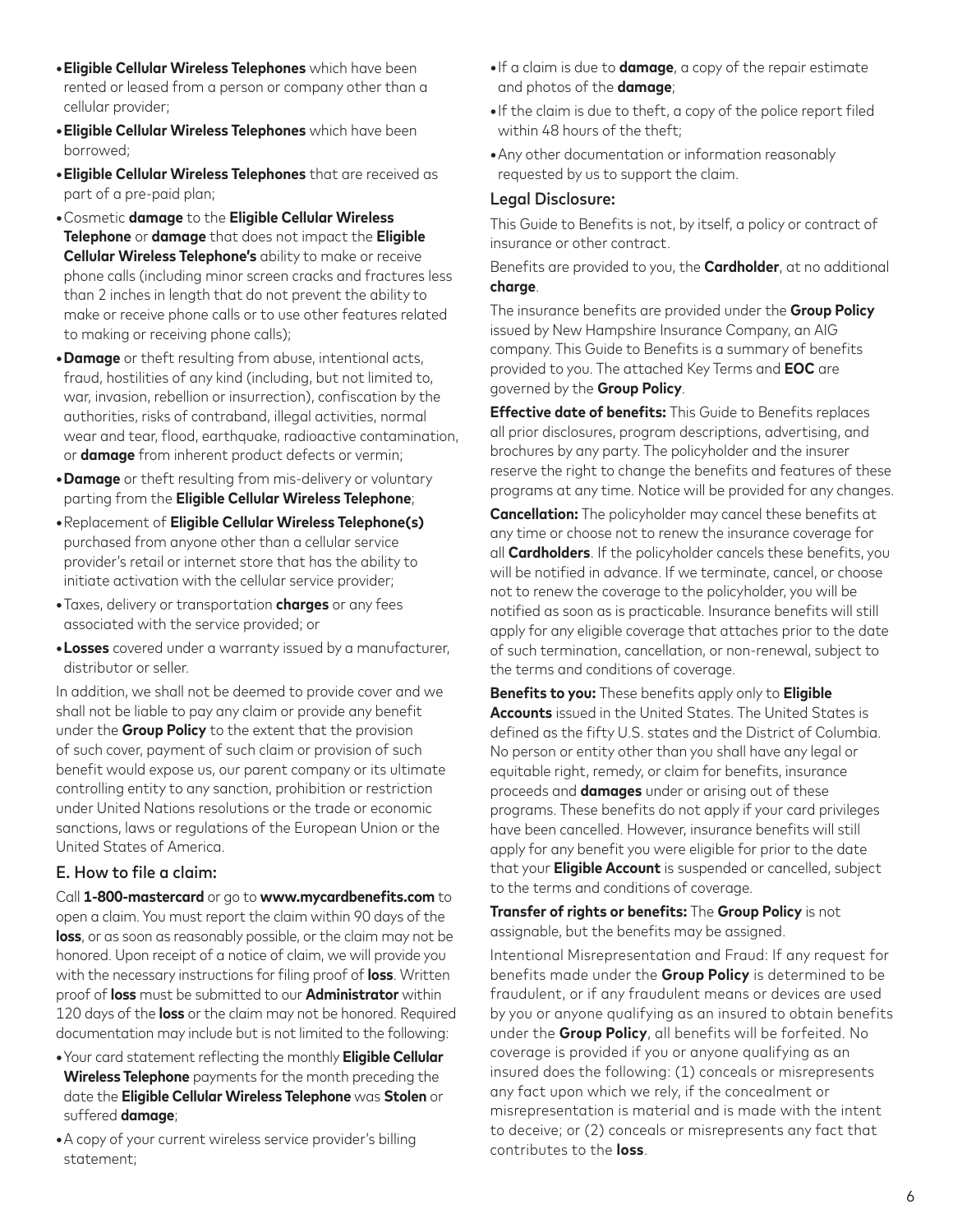**Due Diligence:** You must exercise or perform all vigilant activity, attentiveness, and care that would be exercised or performed by a reasonable and prudent person in the same or similar circumstances to avoid, diminish, or reduce any **loss** or **damage** insured under the **Group Policy**.

**Subrogation:** If payment is made under these benefits, we are entitled to recover such amounts, to the extent of our payments, from other parties or persons. Any party or person who receives payment under these benefits must transfer to us his or her rights to recovery against any other party or person and must do everything necessary to secure these rights and must do nothing that would jeopardize them.

**Salvage:** If an item is not repairable, we may request that you send the item to us for salvage at your expense. Failure to remit the requested item for salvage to us may result in denial of the claim.

**Severability of Provisions:** If in the future any one or more of the provisions of this Guide to Benefits is, to any extent and for any reason, held to be invalid or unenforceable, then such provision(s) shall be deemed "severable" from the remaining provisions of the Guide. In that event, all other provisions of this Guide shall remain valid and enforceable.

Benefits listed in this Guide to Benefits are subject to the conditions, limitations, and exclusions described in each benefit section. Receipt and/or possession of this Guide to Benefits does not guarantee coverage or coverage availability.

This Guide is intended as a summary of services, benefits, and coverages and, in case of a conflict between the Guide and the **Group Policy**, the **Group Policy** shall control.

**Washington Residents:** For Washington residents only, **Evidence of Coverage (EOC)** means the section of this Guide to Benefits that describes the terms, conditions, and exclusions of your coverage. The **EOC**, Key Terms, and Legal Disclosures are in the entire agreement between you and us. Representations or promises made by anyone that are not contained in the **EOC**, Key Terms, or Legal Disclosures are not part of your coverage. In case of a conflict between this Guide to Benefits and the **Group Policy**, the Guide to Benefits shall control.

## Mastercard ID Theft Protection (IDT)

### Program Description:

Mastercard ID Theft Protection provides you with access to a number of Identity Theft resolution services, should you believe you are a victim of Identity Theft. This product offering prevents identity theft by monitoring the Internet, indexed and not, searching for compromised credentials and potentially damaging use of **cardholders'** personal information in order to detect fraud at its inception.

### Eligibility:

#### **All Mastercard Small Business cardholders in the US are eligible for this coverage.**

#### Access:

Simply contact **1-800-Mastercard** if you believe you have been a victim of Identity Theft.

## Services provided:

Services provided are on a 24-hour basis, 365 days a year. In order to receive the following services, you must enroll at **https://mastercardus.idprotectiononline.com/.** The services include:

**Online Monitoring Dashboard (requires activation):** The online monitoring dashboard is the primary user interface for **cardholders**. It serves as a repository of all the personally identifiable information (PII) data the **cardholder** wants to monitor, tracks and displays **cardholders'** risk score, and provides access to identity protection tips. It is also the platform for **cardholders** to respond to identity theft alerts.

**Monthly Risk Alert / Newsletter: Cardholders** will receive a monthly newsletter with information on the **cardholder's** risk score, and articles pertaining to good identity theft practices.

**Identity Monitoring:** IDT searches the internet to detect compromised credentials and potentially damaging use of **cardholders'** personal information, and alerts them via email so that they can take immediate action. This platform utilizes automated monitoring and human threat intelligence from cyber operations agents monitoring threat actors and their tactics on the deep and dark web where personal data is bought and sold. Data elements that can be monitored are:

- **•**Email addresses
- **•**Debit/credit cards
- **•**Bank Accounts
- **•**Web logins; username and password
- **•**Medical insurance cards
- **•**Drivers' license
- **•**Loyalty cards
- **•**Affinity cards
- **•**Passport number
- **•Vehicle** Insurance cards
- **•**Social Security Number

Mastercard is offering **cardholders** the above-mentioned protections through Iris OnWatch, Generali Global Assistance's proprietary internet surveillance technology that proactively detects the illegal trading and selling of personally identifiable information (PII) online. At any point in time, Iris is tracking thousands of websites and millions of data points, and alerting **cardholders** whose personal information they find has been compromised online. This information is being gathered in real-time so that **cardholders** have the opportunity to react quickly and take the necessary steps to protect themselves.

**Resolution Services: Cardholders** will have access to a team of identity theft resolution specialists, available 24hours a day, 365 days a year to help resolve **cardholders'** identity theft incidents and prevent further **damage**. The resolution specialists are native speakers of English, French and Spanish, and are based out of Bethesda, Maryland. **Cardholders** are given the option to give limited power of attorney (LPOA) to the specialist, to allow them to conduct resolution activities on the **cardholders'** behalf, including contacting police, credit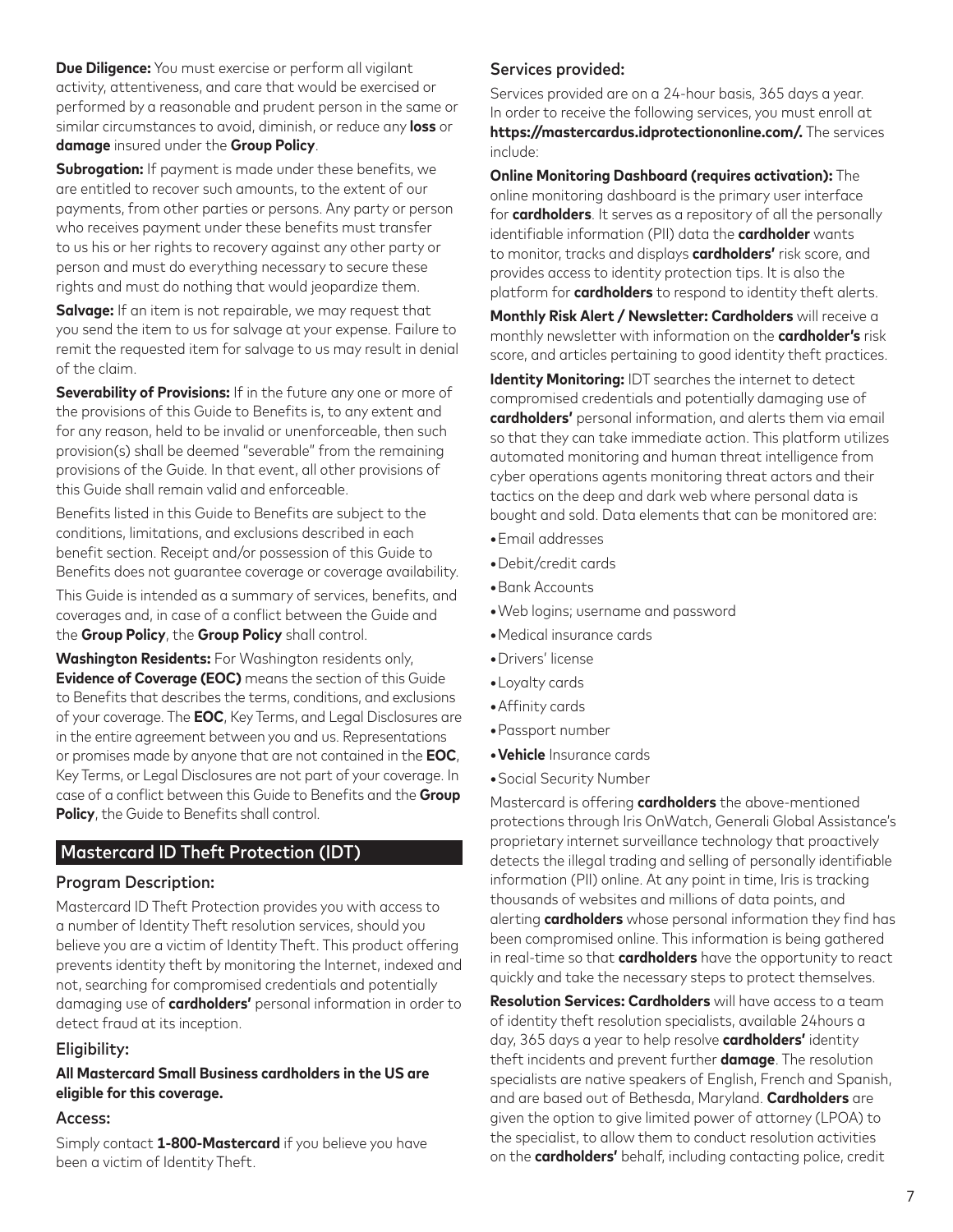agencies, and other authorities, translating information, and closing and replacing breached accounts.

**Lost Wallet Assistance: Cardholders** will be provided assistance with notifying the appropriate issuing authorities to cancel and replace **stolen** or missing items, such as their debit/credit, Social Security card, and passport.

**Emergency Cash Advance and Travel Arrangements:**

**Cardholders** are provided an emergency cash advance of up to \$500 and assistance with making travel arrangements, including airline, hotel, and car rental reservations. This service is available when an ID theft event occurs more than 100 miles away from the **cardholders'** primary place of residence.

**Single Bureau Credit Monitoring: Cardholders'** TransUnion credit file will be monitored for changes that could indicate fraud such as new credit inquiries, an address change or new credit account(s) opened in their name. An alert notification via email will be sent anytime a hard inquiry is made on the **cardholders'** TransUnion credit file so they can take immediate action to minimize **damage**.

**Financial Account Takeover:** IDT monitors **cardholder's** highrisk transactions with more than 300 of the nation's largest companies to uncover and thwart account takeover attempts. Monitored transactions include:

- **•**Credit cards
- **•**Bank accounts
- **•**Brokerage accounts
- **•**Healthcare portals
- **•**Workplace intranets
- **•**Other services (e.g. peer-to-peer fund transfers)

An alert is sent to the **cardholder** if a series of knowledgebased authentication questions are used to authenticate the account's user. To take advantage of this service, the **cardholder** must enter the accounts they wish to protect on the dashboard.

**URL and Domain Monitoring:** IDT identity monitoring services are enhanced by adding URL and Domain monitoring to the existing list of monitored items. URL and Domain monitoring searches for **cardholders'** business URL and domain within corporate data breaches, malicious third-party botnets, and criminal forums.

For more information regarding the services stated above and additional information, please visit **https://mastercardus. idprotectiononline.com/.**

#### Charges:

There is no **charge** for these services, they are provided by your Financial Institution.

#### Services NOT provided:

- **•**When it is determined you have committed any dishonest, criminal, malicious or fraudulent act.
- **•**When your financial institution or card issuer which provides this Service, has investigated the event and deemed you are responsible for the **charge** or event.
- **•**When any theft or unauthorized use of an account by a person to whom the account has been entrusted has been committed.

#### Program provisions for Mastercard ID Theft Protection:

This service applies only to you, the named Mastercard **cardholder**. You shall use due diligence and do all things reasonable to avoid or diminish any **loss** or **damage** to property protected by the program. The provider, Generali Global Assistance, relies on the truth of statement made in the Affidavit or declaration from each **cardholder**. This service is provided to eligible Mastercard **cardholders** at no additional cost and is in effect for acts occurring while the program is in effect. The terms and conditions contained in this program guide may be modified by subsequent endorsements. Modifications to the terms and conditions may be provided via additional Guide mailings, statement inserts, or statement messages. Mastercard or your financial institution can cancel or non-renew these services, and if we do, we will notify you at least thirty (30) days in advance. If the Provider non-renews or cancels any services provided to eligible Mastercard **cardholders**, you will be notified within 30–120 days before the expiration of the service agreement. In the event substantially similar coverage takes effect without interruption, no such notice is necessary. For general questions regarding these services, please contact **1-800-Mastercard.**

## Mastercard Global Service

Mastercard Global Service® provides worldwide, 24-hour assistance with **lost** and **stolen** card reporting, emergency card replacement, and emergency cash advance. Call Mastercard Global Service immediately to report your card **lost** or **stolen** and to cancel the account. If you need to make purchases or arrange for a cash advance, with your issuer's approval, you can receive a temporary card the next day in the United States, and within two business days most everywhere else.

In the United States (including all 50 states, the District of Columbia, the U.S. Virgin Islands, and Puerto Rico) and Canada, call **1-800-Mastercard (1-800-627-8372)**. When out-of-country and in need of assistance, you can easily reach a specially trained Mastercard Global Service Representative who can help you 24 hours a day, 365 days a year, in any language. You can call toll free from over 80 countries worldwide. Some of the key toll free Mastercard Global Service telephone numbers are:

| Australia 1-800-120-113 |  |
|-------------------------|--|
|                         |  |
|                         |  |
|                         |  |
|                         |  |
|                         |  |
|                         |  |
|                         |  |
|                         |  |
|                         |  |
|                         |  |
|                         |  |
|                         |  |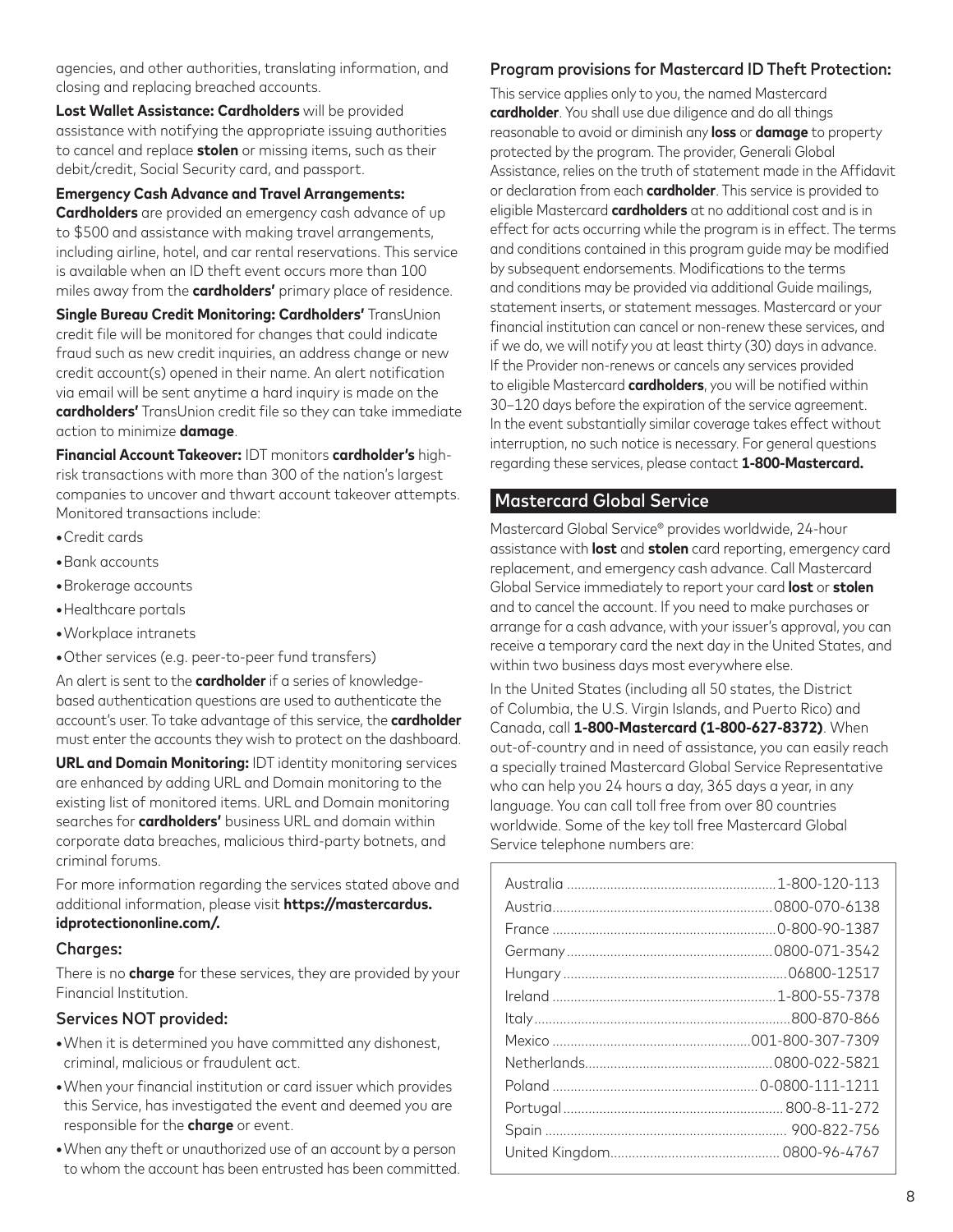For additional information, or for country-specific toll-free telephone numbers not listed above, visit our website at **www.mastercard.com** or call the United States collect at **1-636-722-7111.**

#### Account Information and Card Benefits:

When in the United States, contact your card issuer directly for account information and **1-800-Mastercard** for card benefits. When traveling outside the United States, call Mastercard Global Service to access your card issuer for account information or to access any of your card benefits.

#### ATM Locations:

Call **1-877-FINDATM (1-877-346-3286)** to find the location of a nearby ATM in the Mastercard ATM Network accepting Mastercard®, Maestro®, and Cirrus® brands. Also, visit our website at **www.mastercard.com** to use our ATM locator. You can get cash at over two million ATMs worldwide. To enable cash access, be sure you know your Personal Identification Number (PIN) before you travel.

## MasterRental Insurance Coverage

#### Evidence of Coverage:

- **•**Pursuant to the below terms and conditions, when you rent a **vehicle** for thirty-one (31) consecutive days or less with your **covered card**, you are eligible for benefits under this coverage.
- **•**Refer to Key Terms for the definitions of you, your, we, us, our, and words that appear in bold and Legal Disclosures.

### A. To get coverage:

The rental **vehicle** must be rented primarily for business purposes, and you must initiate and then pay for the entire **rental agreement** (tax, gasoline, and airport fees are not considered rental **charges**) with your **covered card** and/or the accumulated points from your **covered card** at the time the **vehicle** is returned. If a rental company promotion/discount of any kind is initially applied toward payment of the rental **vehicle**, at least one (1) full day of rental must be billed to your **covered card**.

You must decline the optional collision/**damage** waiver (or similar coverage) offered by the rental company when coverage is secondary.

You must rent the **vehicle** in your own name and sign the **rental agreement**.

Your **rental agreement** must be for a rental period of no more than thirty-one (31) consecutive days. Rental periods that exceed or are intended to exceed thirty-one consecutive days are not covered.

#### B. The kind of coverage you receive:

We will pay for the following on a primary basis:

- **•**Physical **damage** and theft of the **vehicle**, not to exceed the limits outlined below.
- **•**Reasonable **loss** of use **charges** imposed by the **vehicle** rental company for the period of time the rental **vehicle** is out of

service. **Loss** of use **charges** must be substantiated by a location and class specific fleet utilization log.

- **•**Towing **charges** to the nearest collision repair facility.
- **•**Theft or **damage** to personal effects in transit in the rental **vehicle** or in any building en route during a **trip** using the rental **vehicle**. You must first file under other applicable insurance (e.g., home or business), and then we'll cover whatever is not covered by your insurance under our Secondary Personal Effects Insurance. Maximum coverage per rental period is \$1,000 per covered person, per occurrence. The total benefits per rental period cannot exceed \$2,000.

This coverage is not all-inclusive, which means it does not cover such things as personal **injury** or personal liability. It does not cover you for any **damages** to other **vehicles** or property. It does not cover you for any **injury** to any party.

### C. Coordination of Benefits:

When MasterRental is provided on a secondary basis and a covered **loss** has occurred the order in which benefits are determined is as follows:

- 1. You or an **authorized driver's** primary auto insurance;
- 2. Collision/**damage** waiver provided to you by the rental agency;
- 3. Any other collectible insurance;
- 4. The coverage provided under this **EOC**.

If you or an **authorized driver's** primary auto insurance or other coverage has made payments for a covered **loss**, we will cover your deductible and any other eligible amounts, described under the kind of coverage you receive, not covered by the other insurance.

Note: In certain parts of the United States and Canada **losses** to rental **vehicles** that are covered by your personal **vehicle** insurance policy liability section may not be subject to a deductible, which means that you may not receive any benefits from this program. Contact your insurance provider for full coverage details pertaining to your personal **vehicle** liability insurance policy (or similar coverage).

**•**If the **vehicle** is rented primarily for business purposes or outside the **cardholder's** domiciled country, coverage is considered primary coverage.

#### D. Who is covered:

The **covered card cardholder** and those designated in the **rental agreement** as **authorized drivers**. You, your associates, and immediate family are covered by Secondary Personal Effects Insurance subject to the limits expressed above.

#### E. Excluded rental vehicles:

- **•Vehicles** not required to be licensed.
- **•**All full-size vans mounted on truck chassis (including, but not limited to, Ford EconoVan), cargo vans, campers, off-road **vehicles**, and other recreational **vehicles**.
- **•**Trailers, motorbikes, motorcycles, and any other **vehicle** having fewer than four (4) wheels.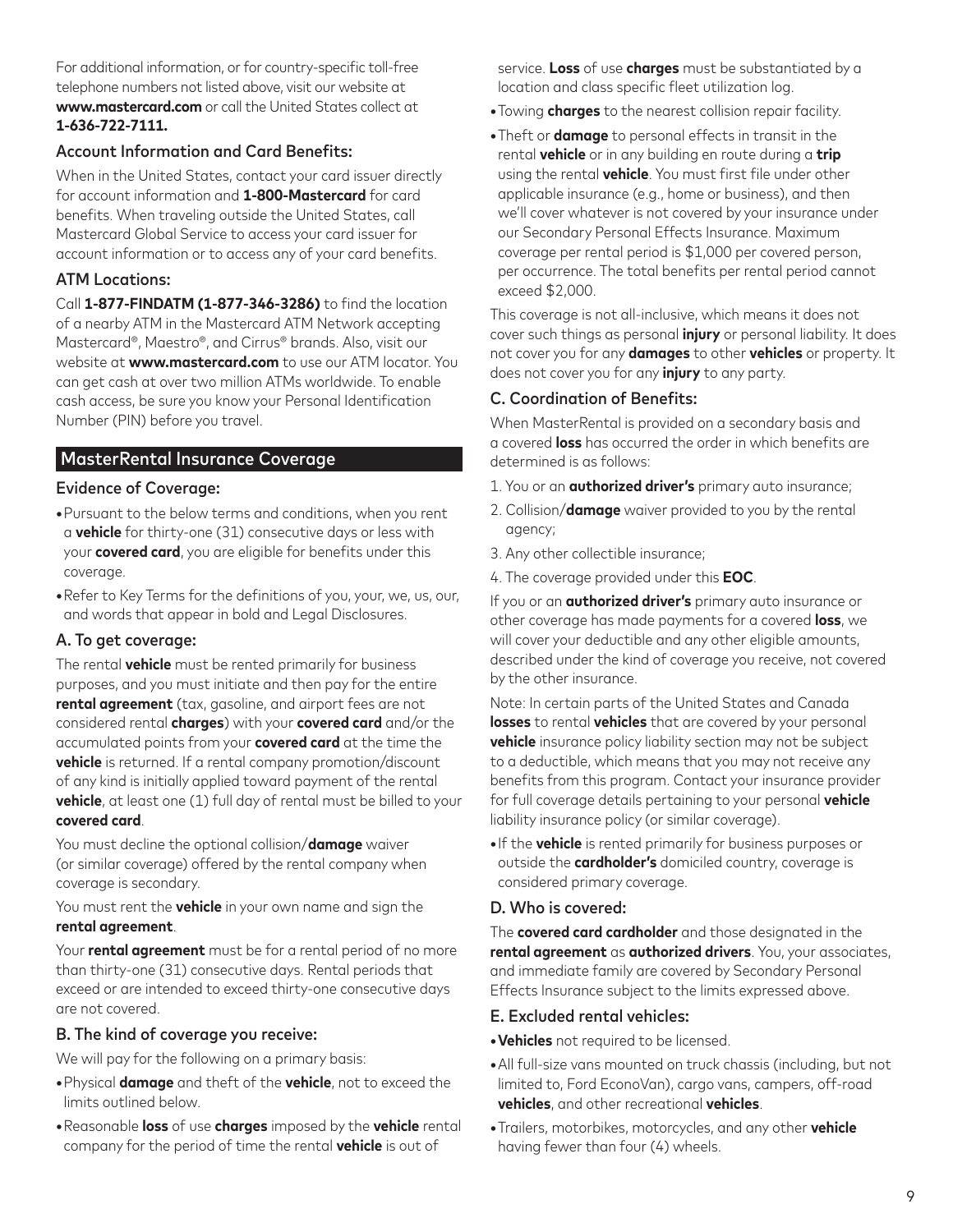**•**Antique **vehicles** (**vehicles** that are more than twenty (20) years old or have not been manufactured for at least ten (10) years), or limousines.

### F. Where you are covered:

Coverage is not available in countries where:

- a. This **EOC** or the **group policy** is prohibited by that country's law; or
- b. The terms of the **EOC** or **group policy** are in conflict with the laws of that country.

### G. Coverage limitations:

We will pay the lesser of the following:

- a. Reasonable and customary **charges** of repair or the actual repair amount;
- b. Wholesale market value less salvage and depreciation;
- c. The rental agencies' purchase invoice less salvage and depreciation;
- d. The contractual liability assumed by you or an **authorized driver** of the rental **vehicle**;
- e. The actual cash value.

In addition, coverage is limited to \$500 **USD** per incident for reasonable **loss** of use **charges** imposed by the **vehicle** rental company for the period of time the rental **vehicle** is out of service.

We will not pay for or duplicate the collision/**damage** waiver coverage offered by the rental agency.

### H. What is NOT covered:

- **•**Personal Effects Insurance does not cover animals, automobile equipment, motorcycles, boats, motors, sporting equipment, personal computers, household furniture, contact lenses, hearing aids, artificial teeth and limbs, currency, coins, deeds, bullion, stamps, securities, tickets, documents, perishables, **delays**, **loss** of market, or indirect or consequential **losses** or **damages** of any kind.
- **•Vehicle** keys or rental company portable Global Positioning Systems (GPS).
- **•Vehicles** not rented by the **cardholder** or **authorized user** on the **covered card**.
- **•**Any person not designated in the **rental agreement** as an **authorized driver**.
- **•**Any obligations you assume other than that what is specifically covered under **rental agreement**.
- **•**Any violation of the written terms and conditions of the **rental agreement**.
- **•**Any **loss** that occurs while driving under the influence of drugs or alcohol.
- **•**Any **loss** associated with racing or reckless driving.
- **•Losses** involving the theft of the rental **vehicle** when you or an **authorized driver** cannot produce the keys to the rental **vehicle** at the time of reporting the incident to police and/ or rental agency, as a result of negligence. **Loss** of keys is considered negligence.
- **•**Mechanical failures caused by wear and tear, gradual deterioration, or mechanical breakdown.
- **•**Subsequent **damages** resulting from a failure to protect the rental **vehicle** from further **damage**.
- **•**Blowouts or tire/rim **damage** unless caused by theft, vandalism or **vehicle** collision.
- **•**Any **damage** that is of an intentional or non-accidental nature, caused by you or an **authorized driver** of the rental **vehicle**.
- **•**Depreciation, diminishment of value, administrative, storage, or other fees **charged** by the **vehicle** rental company.
- **•Vehicles** with a **rental agreement** that exceeds or is intended to exceed a rental period of thirty-one (31) consecutive days from a rental agency.
- **•Losses** resulting from any kind of illegal activity.
- **•Damage** sustained on any road not regularly maintained by a municipal, state, or federal entity.
- **•Losses** as a result of war or hostilities of any kind (including, but not limited to, invasion, terrorism, rebellion, insurrection, riot, or civil commotion); confiscation or **damage** by any government, public authority, or customs official; risks of contraband; illegal activity or acts.
- **•**Any **loss** involving the rental **vehicle** being used for hire, for commercial use, or as a public or livery conveyance.
- **•**Theft of, or **damage** to, unlocked or unsecured **vehicles**.
- **•**Value-added tax, or similar tax, unless reimbursement of such tax is required by law.
- **•**Rentals made on a monthly basis.
- **•**Items not installed by the original manufacturer.
- **•**Inherent **damage**.
- **•Damage** to windshields which is not the result of a collision or roll-over (**damage** to a windshield is covered if such **damage** is due to road debris or road hazard).
- **•**Leases or mini leases.
- **•**Indirect or direct **damages** resulting from a covered claim.
- **•Charges** for gasoline or airport fees.

In addition, We shall not be deemed to provide cover and We shall not be liable to pay any claim or provide any benefit under the **group policy** to the extent that the provision of such cover, payment of such claim or provision of such benefit would expose Us, our parent company or its ultimate controlling entity to any sanction, prohibition or restriction under United Nations resolutions or the trade or economic sanctions, laws or regulations of the European Union or the United States of America.

#### I. How to file a claim:

- **•**Visit **www.mycardbenefits.com** or call **1-800-Mastercard** to open a claim. You must report the claim within sixty (60) days of the **loss** or the claim may not be honored.
- **•**You may choose to assign your benefits under this insurance program to the rental agency from which you rented your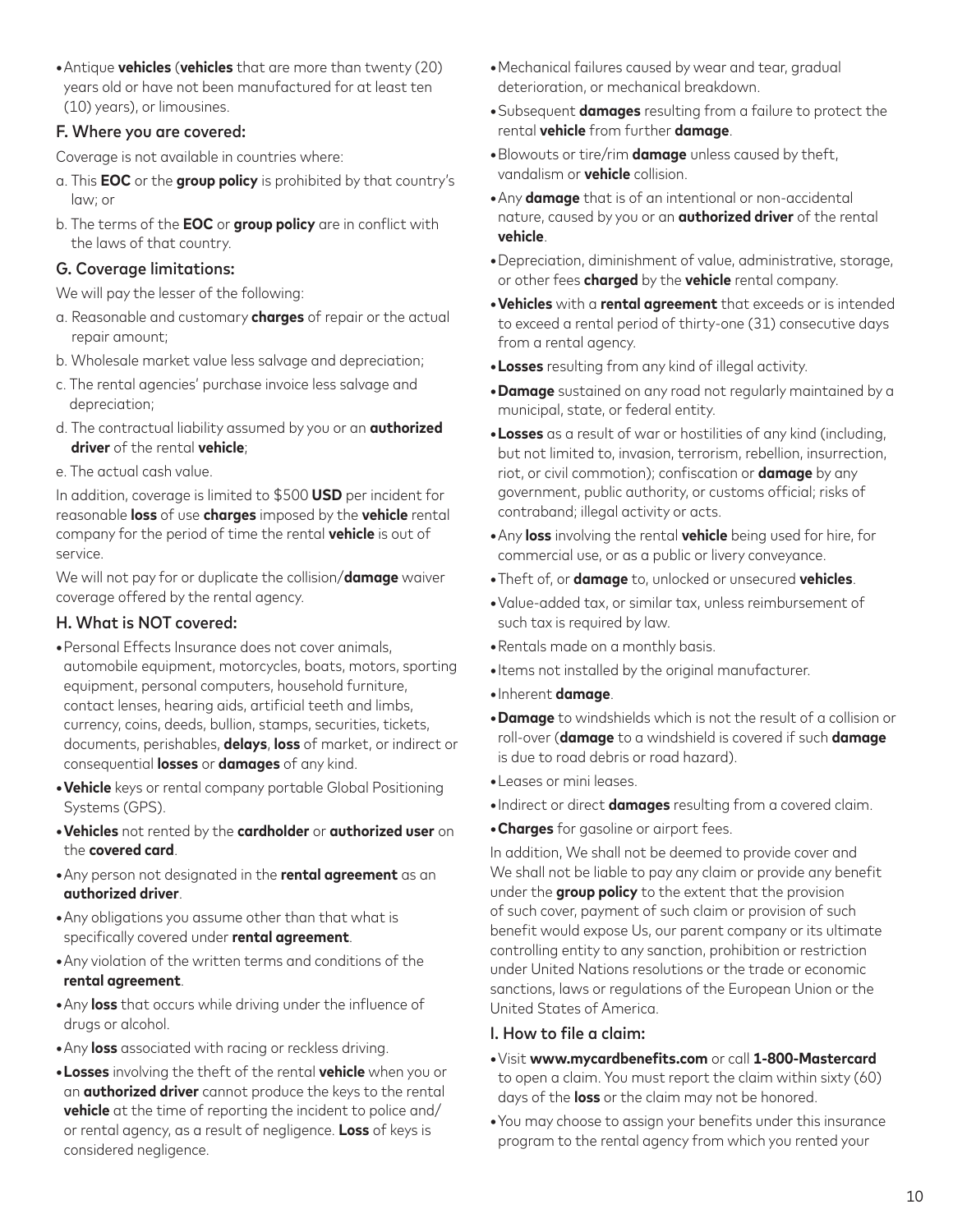**vehicle**. Please contact us or our designated representative for further details.

- **•**Submit the following documentation within one hundred and eighty (180) days of the incident or the claim may not be honored:
- oReceipt showing the **vehicle** rental **charge**.
- oStatement showing the **vehicle** rental **charge**.
- oThe **rental agreement** (front and back).
- oCopy of Your valid driver's license (front and back).
- oCopy of the declarations page of any primary **vehicle** insurance and other valid insurance or coverage if applicable.
- oPolice report when the **vehicle** is **stolen**, vandalized (regardless of the **damage**), or involved in a collision that requires the **vehicle**; to be towed, in a multi-**vehicle** collision, or the **vehicle** is not drivable.
- oPolice report detailing the theft of personal items.
- oReplacement receipt for personal effect items.
- oItemized repair estimate from a factory registered collision repair facility.
- oCopy of the **vehicle** rental company promotion/discount, if applicable.
- oCopy of the **vehicle** rental location class specific fleet utilization log, if **loss** of use **charges** are being claimed. You must secure this log from the rental agency.
- oAny other documentation that may be reasonably requested by us or our **administrator** to validate a claim.

# Mastercard Travel and Lifestyle Services

As a World Elite Mastercard® or World Elite Debit Mastercard® **cardholder**, you have access to Mastercard® Travel & Lifestyle Services, a suite of benefits, amenities and upgrades, preferential treatment and premium travel offers from best-in-class travel companies across hotels, air travel, tours, cruises, car rental and more\*. Get the most from all your travels whether you are planning a last-minute getaway or your dream family vacation. As a Mastercard® **cardholder**, you have access to a lifestyle manager that will help you plan your vacation - complimentary, at your convenience, 24 hours a day, 7 days a week. Plus, take advantage of the Mastercard Lowest Hotel Rate Guarantee\*\* and Mastercard Hotel Stay Guarantee\*\*\* which deliver value and peace of mind.

- \* Travel & Lifestyle Services are provided by Ten Lifestyle Group plc. No travel bookings are being made by Mastercard, nor is Mastercard acting as a travel agency or providing any travel consultation or advice, in connection with Mastercard Travel & Lifestyle Services.
- \*\* Mastercard Lowest Hotel Rate Guarantee: If you book a qualifying 'prepaid hotel rate' or 'pay at local hotel rate' hotel stay through the Mastercard Travel & Lifestyle Services program either online or through an authorized program agent using your Mastercard and then find the same hotel room type, in the same hotel, for the same

dates, the same number of children and adults, at a lower price online, before taxes and fees, we'll refund you the difference. To receive a refund you must submit a claim as described in the Terms & Conditions prior to your stay and at least seventy-two (72) hours before the date of your reservation check-in.

\*\*\* Mastercard Hotel Stay Guarantee: The Mastercard Travel & Lifestyle Services Hotel Stay Guarantee is simple – if you book your three star or higher hotel stay through the Mastercard Travel & Lifestyle Services program and you encounter problems with the hotel, contact Ten Lifestyle Group plc, the designated travel agent for the Mastercard Travel & Lifestyle Services program at Toll Free (US) **1-800-336-6420** during your stay and a Ten lifestyle manager will attempt to make it right for the remainder of your stay by working directly with the hotel to try to resolve your issue or will make efforts to find you comparable accommodations. Certain terms, conditions and exclusions apply.

Certain terms, conditions and exclusions apply. Full details are available at **https://travel.mastercard.com/us/en-us/worldelite/product/terms.**

## MERCHANT BENEFITS

## Mastercard Premium Easy Savings® Program

World Elite Mastercard® and World Elite Debit Mastercard® offer you a premium experience of the Easy Savings program. In addition to all of the savings you receive in the Easy Savings program, the Premium Easy Savings program delivers more upscale merchant offers, both in the US and when traveling to other countries where Easy Savings exists. If you receive automatic rebates from the Easy Savings program in the US, the same terms and conditions (described below) will apply to the Premium Easy Savings program:

### Mastercard Easy Savings® Program

If you already receive all the automatic rebates in the Program and/or have already registered in the Program, the terms and conditions of this tier of the Program are outlined below:

#### Cardholder Terms & Conditions for Mastercard Easy Savings® Program - U.S. Small Business and Mastercard Easy Savings® Program - U.S. Commercial

Mastercard International Incorporated ("Mastercard") is providing these Mastercard Easy Savings® Program - Terms and Conditions ("Terms and Conditions") with respect to your U.S. Mastercard small business signature debit, prepaid, or credit card (each, a "**Small Business Card**") and/or U.S. Mastercard Multi Card card, Mastercard Purchase Card card, and/or Mastercard Corporate Card (each, a "Commercial Card"). Upon receipt or affirmative acceptance of these Terms and Conditions, you hereby accept the Terms and Conditions for the applicable Mastercard Easy Savings® Program - U.S. Small Business and/or the Mastercard Easy Savings® Program - U.S. Commercial (each, as applicable, the "Program"). You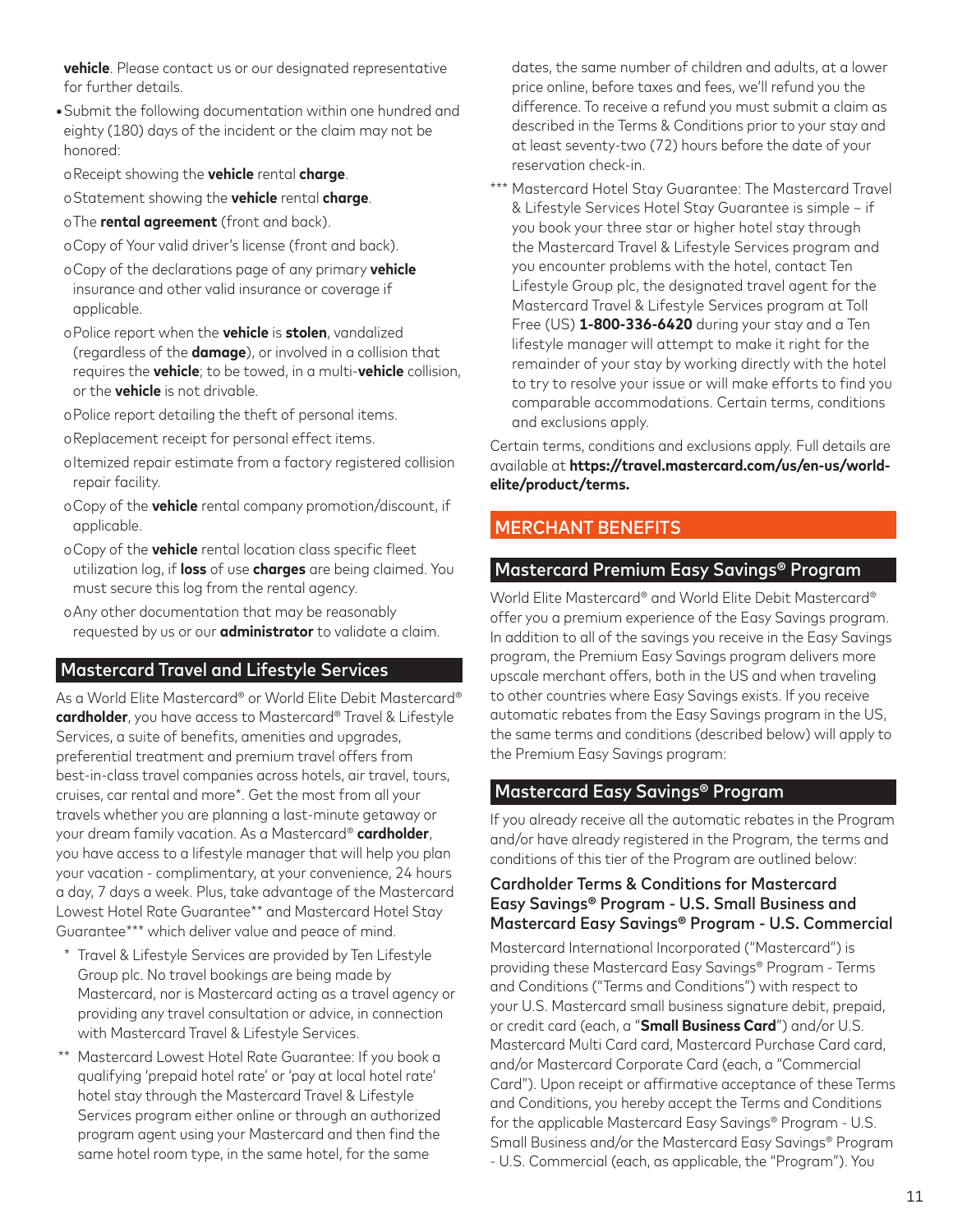further accept these Terms and Conditions and ratify this acceptance by using, receiving or accepting any benefit of a rebate under the Program.

If you do not wish to participate in the Program, please contact your issuing bank.

These Terms and Conditions set forth the terms applicable to your use of the Program. The Program provides you with automatic rebates on eligible purchases from participating merchants in the United States if you use an eligible, enrolled Mastercard **Small Business Card** or Commercial Card. Please read these Terms and Conditions carefully and keep them for your records.

In these Terms and Conditions, the words "you" and "your" mean the person or entity to whom a Card, as defined below, has been issued and any person or entity that you allow to use a Card, and the words "we," "us" and "our" mean Mastercard. "Program Website" means **www.easysavings.com** for the Mastercard Easy Savings® Program - U.S. Small Business or **www.easysavings.com/commercial** for the Mastercard Easy Savings® Program - U.S. Commercial (or such other websites as Mastercard may establish for the Program).

**Participation:** For Mastercard Easy Savings® Program - U.S. Small Business only: If you have been notified by the issuer that issued your Mastercard **Small Business Card** that your Mastercard **Small Business Card** has been automatically enrolled in the Program, you may participate in the Program effective as of the date indicated in the notification from the issuer. You may also go to **www.easysavings.com** and register to receive program updates, and see your and/or your employees' card rebates at that site. If you have been notified by the issuer that issued your Mastercard Commercial Card that your Mastercard Commercial Card has been enrolled in the Program, you may participate in the Program immediately.

The Program is available only to **cardholders** using eligible, enrolled **Small Business Cards** or Commercial Cards, as applicable, issued by a United States financial institution ("Cards"). You must be enrolled in the Program prior to using a Card at a Merchant, as defined below, or to receive the rebate benefits of the Program.

If you access the Program Website or use the Program, you also accept the Terms and Conditions as posted on the Program Website and as posted at:

For Mastercard Easy Savings® Program - U.S. Small Business:

**http://www.mastercard.com/easysavings/common/en\_US/ termsconditions.html**, as may be amended from time to time.

For Mastercard Easy Savings® Program - U.S. Commercial:

**http://www.mastercard.com/easysavings/common/en\_ MM/termsconditions.html**, as may be amended from time to time.

If you request a user ID to access rebate information on the Program Website, Mastercard may need to validate your Card in order to ensure that you can receive applicable rebates and as part of this validation an authorization hold of \$1 may appear on your account information. Once the validation is

confirmed, usually within 2-7 days, this authorization hold will be removed from your account.

**Your Data:** You agree to the terms of the Program's privacy notice as posted at **https://www.mastercard.com/us/ business/en/common/privacypolicy.html**, as may be amended from time to time. You acknowledge and agree that your issuing bank and Mastercard may share and use data regarding you, your personnel and such Card usage with each other and with third parties, such as Merchants and service providers, to operate the Program and for internal operational purposes, including, but not limited to, sending you and your personnel emails regarding the Program.

**Merchant Offers:** Merchants that are participating in the Program ("Merchant(s)") may provide offers for rebates on purchases of goods or services ("Offers") at participating Merchant locations for Cards. The amount of any rebate and other terms and conditions applicable to a rebate will be determined by the Merchant, and are subject to change at any time and without notice. Please refer to any disclosures provided by your issuing bank and the Program Website for any details on any Offer terms and conditions. Offers may be redeemed only at participating Merchant locations. See the Program Website for the latest information on available Offers. Certain issuers may restrict your access to: (i) or the ability to make purchases from, certain Merchants; (ii) certain Offers; or (iii) certain elements of the Program for other purposes. Please refer to the Offer details provided by your issuing bank, the Program Website, and/or the Offer details below for the latest information on available offers.

**Offer Acceptance:** When you purchase goods or services using a Card from a participating Merchant, you will receive a rebate on your purchase, subject to any terms and conditions of the Offer and provided that the purchase transaction: (a) originated in the United States, (b) is authorized, settled and cleared through the Mastercard Global Clearance and Processing System, and (c) is not a PIN-based transaction. The rebate will not appear on your receipt at the point of sale. The form of the rebate may be a credit to your Card account or the rebate may be in another form, as determined by the Issuer. If a rebate is credited to your Card account, please note that it might not appear on the same statement as the related purchase. There may be a delay of up to one statement cycle in crediting a rebate. Please note that rebates will be based on the standard currency related to your Card.

**Reversals:** All or a portion of a rebate may be reversed in certain circumstances, including without limitation, upon a return, dispute, adjustment, or fraudulent card activity.

**Disclaimer of Liability:** Mastercard's role under the Program is limited to processing information regarding Offers on behalf of Merchants and the issuing banks. Mastercard is not responsible for any Offers or rebates, your ability to use Offers or rebates, the crediting of any rebates to your Card account, reversals of Offers or rebates, accuracy or completeness of information about Offers or rebates, or any acts or omissions of the issuing banks or Merchants. Mastercard provides the Program on an "AS IS" basis, and Mastercard disclaims any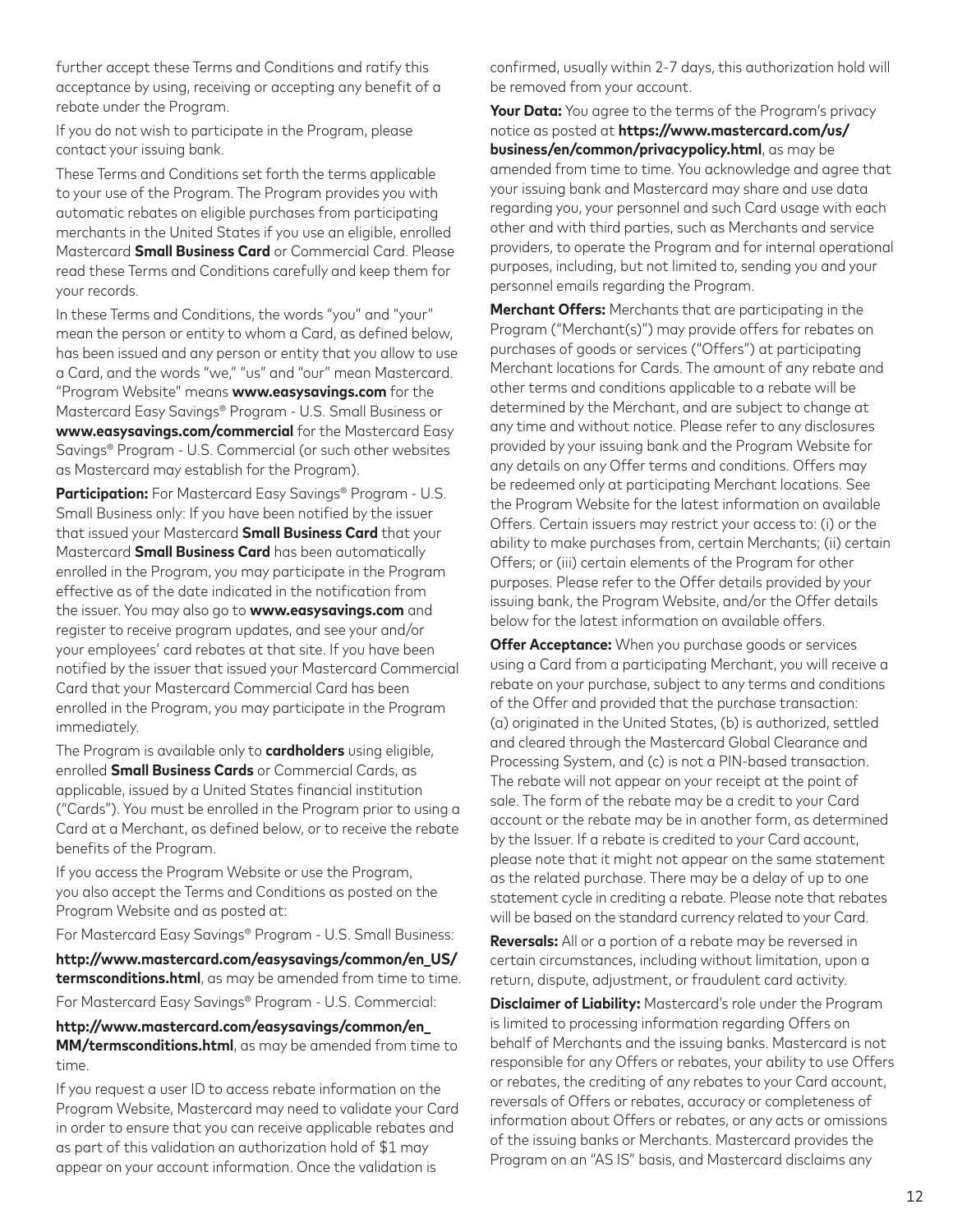and all warranties, including without limitation, any warranties of merchantability or fitness for a particular purpose, except as required by applicable law. Mastercard is not liable to you for any **damages** that you suffer in connection with your participation in the Program, unless the **damage** results directly from Mastercard's failure to perform the express obligations under these Terms and Conditions. Mastercard and its affiliates, its respective directors, officers, employees, agents, and successors and assigns, are not responsible, and shall not be liable for, any direct, indirect, special, incidental, or consequential **damages** (including **lost** profits). Without limiting the foregoing, Mastercard is not responsible for any Card account fees or penalties that you incur on your Card, including fees and penalties that may result from rebate reversals. Any tax liability resulting from your participation in the Program shall be your sole responsibility, and not Mastercard's responsibility or the responsibility of any Merchant or the issuing bank. Merchants or the issuing bank may report information regarding the Program and your participation in it to tax authorities. Merchants and the issuing bank may not vary these Terms and Conditions as applied to the relationship between you and Mastercard and may not make any commitments that are binding on Mastercard.

**Program Information:** By registering on the **easysavings. com** site, you agree to receive Program information via email and to advise Mastercard of any change in your email address by providing updated information via the Program Website. Please note that Mastercard will use information regarding purchase transactions initiated with your enrolled Card(s) to provide you with reports via the Program Website as well as for other purposes as determined by Mastercard.

**Termination:** You may terminate your participation in the Program at any time by notifying your issuing bank. There may be a delay of up to 30 days in effecting such termination, and reversals or adjustments of rebates may continue after termination, as determined in Mastercard's discretion. Mastercard or your issuing bank may terminate your participation in the Program at any time, without notice unless required by law. Mastercard reserves the right to add or terminate any participating Merchant or any Offer without notice. Any terms, which by their nature should survive the termination of these Terms and Conditions, shall survive.

**Change of Terms:** Mastercard can add to, delete from, or change (each, a "change") the terms of these Terms and Conditions and/or the Program at any time. Mastercard will notify you of changes by posting the revised terms and conditions on the Program Website.

**Questions Regarding the Program:** You should direct any questions related to the Program, Offers, any Program restrictions, or rebates to your issuing bank.

**Disputes:** Any disputes regarding Offers or rebates, or your ability to participate or receive them, may be determined by Mastercard, by your issuing bank, or Merchants. That resolution will be final and binding on you.

**Additional Terms:** Your issuing bank and Merchants may impose additional terms on your participation in the Program. These Terms and Conditions are in addition to, and do not amend or replace, your card agreement with your issuing bank.

**Miscellaneous:** These Terms and Conditions will be governed by the laws of New York State, without regard to conflict of law principles. Any dispute arising out of or in connection with the interpretation or performance of these Terms and Conditions, that is not settled in accordance with the section of these Terms and Conditions entitled "Disputes", shall be finally settled by the Courts located in the City and State of New York, which shall have exclusive jurisdiction. YOU AND MASTERCARD HEREBY WAIVE ANY RIGHT TO A JURY TRIAL. You may not assign your rights under these Terms and Conditions. Mastercard may assign its rights and obligations at any time. The invalidity of any provision of these Terms and Conditions will not affect the validity of the remaining portions. Any waiver by Mastercard of its rights under these Terms and Conditions is binding only if in a writing signed by Mastercard. The use of your issuing bank and Merchant names and logos in the Program is by permission only.

**Mastercard Easy Savings**® **Program U.S. Small Business – Participating Merchants Offer Details:** Restrictions, conditions, and limitations apply. Visit the Merchant detail pages at **www.easysavings.com** for more details.

#### **Mastercard Easy Savings**® **Program for Commercial – Participating Merchants Offer Details:** Restrictions, conditions, and limitations apply. Visit the Merchant detail pages at **www.easysavings.com/commercial** for more details.

© Mastercard, Mastercard Easy Savings Program, MASTERCARD EASY SAVINGS PROGRAM FOR COMMERCIAL and the Mastercard brand marks are registered trademarks of Mastercard International Incorporated. All third-party product and service names referenced herein are trademarks of their respective owners.

### ShopRunner Program

ShopRunner is an online shipping service that helps its members save both time and money. ShopRunner members receive unlimited free two-day shipping and free return shipping on purchases at more than 140 online stores, including clothing, shoes, beauty, electronics, home, gifts and more. Retailers include Neiman Marcus, Lord & Taylor, American Eagle, Tory Burch, Calvin Klein, Kate Spade, 1-800-Flowers.com and many more.

#### Eligibility:

To be eligible for a free ShopRunner membership, you must be a valid World Elite **cardholder** who holds a Mastercard issued by a U.S. financial institution.

#### How to use the ShopRunner benefit:

- **•**Create a ShopRunner account on the **www.shoprunner.com/ mastercard** website.
- **•**Shop at the participating merchants from the merchant site, from the links on the ShopRunner site, or from the ShopRunner mobile app.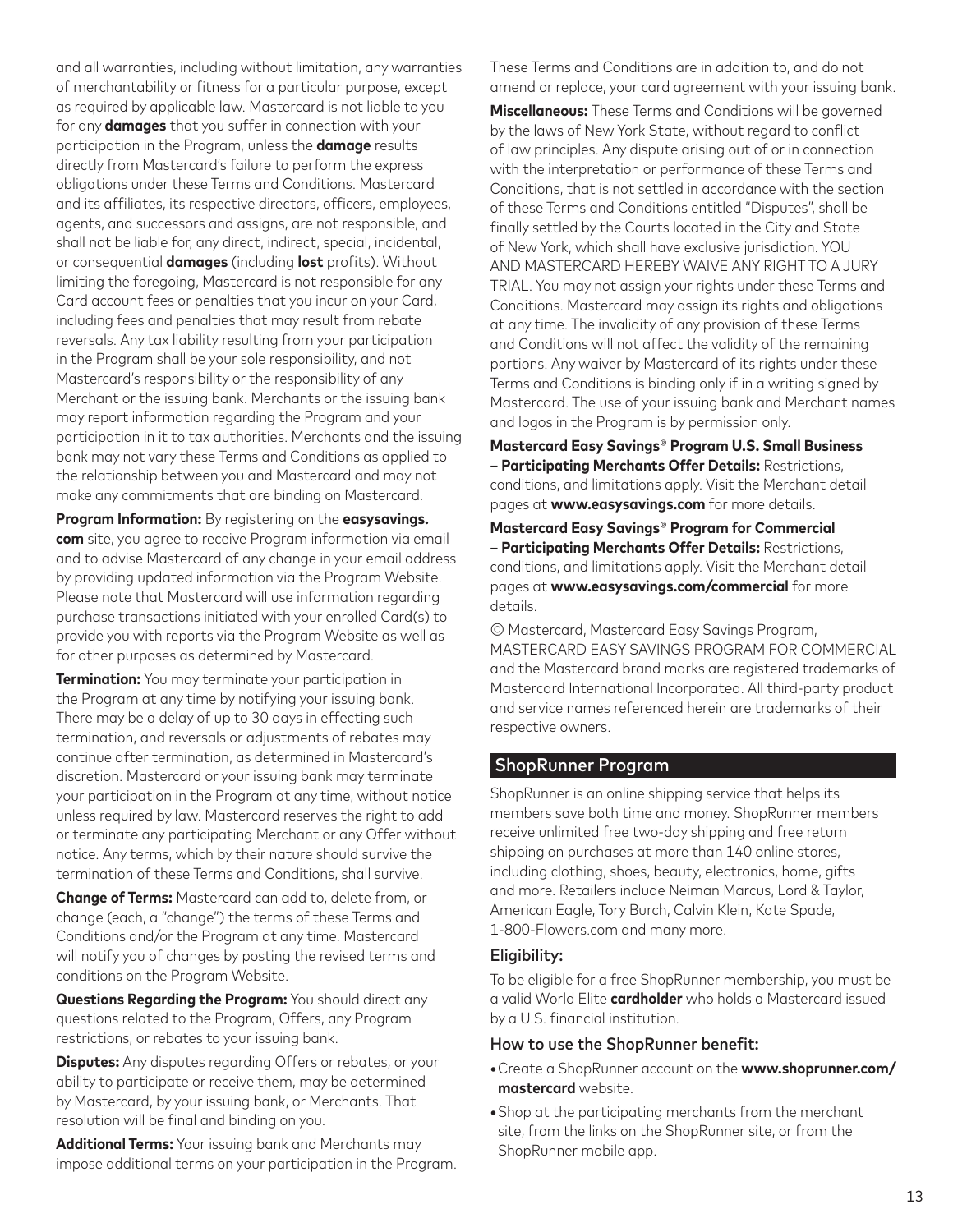- **•**Once you are logged into your account, the free shipping benefit is applied, provided the item is eligible for free shipping.
- **•**ShopRunner members also enjoy free return shipping on their orders placed with ShopRunner.

#### Terms and Conditions:

#### Full Terms & Conditions are found at **www.shoprunner.com/ terms/sr/.**

**•**ShopRunner members are entitled to free two-day shipping on all eligible purchases as well as free returns.

### Shipping:

- **•**Eligible items will ship within 2 business days via shipping partners like UPS and FedEx. ShopRunner only ships to physical addresses in the United States, including, in most cases, Alaska, Hawaii and Puerto Rico, but in some cases, certain regions cannot be reached in two days. Any shipment to a PO Box, APO/FPO/DPO or international address is excluded from the ShopRunner program.
- **•**Items that are eligible for ShopRunner benefits will be designated on the Retailer's site. ShopRunner is only available for certain online purchases and certain products on a Retailer's site, and ShopRunner may not be available on all web browsers (e.g., mobile websites, smart phone mobile or tablet applications). Certain Retailers may require a minimum aggregate order value in order for an order to be eligible for ShopRunner benefits.

#### Returns:

- **•**For returns of eligible items, ShopRunner members must follow the Retailer's return policies and instructions.
- **•**In the event that a merchant who participates in the ShopRunner service offers free return shipping, the **cardholder** will return the ShopRunner eligible item through the merchant's standard process.
- **•**For returns of eligible items purchased via the ShopRunner service, for which the merchant does not offer free return shipping, ShopRunner will provide **cardholder** with a postage paid return label that can be used to return items back to the merchant. To obtain your ShopRunner pre-paid return label simply sign in to the My Account section on **www. shoprunner.com.** Next to each ShopRunner eligible order there is a link to generate a pre-paid return label. Print the label, affix it to your return packaging and follow the rest of the Retailer's return instructions.

## Lounge Key - Airport Lounge Access

### **Description**

Airport lounge access provided by Lounge Key is available to all eligible U.S. World Elite Mastercard **cardholders**. **Cardholders** can use their U.S. World Elite Mastercard or digital card to access an airport lounge in a seamless way, as follows:

**•**Eligible **cardholders** will have lounge membership with "pay as you go" lounge visits at only \$32 per visit, per person.

**•**Membership to 1000+ Lounge Key lounges in 120+ countries and in over 400 airports regardless of airline, frequent flyer membership or class of ticket.

Lounge Key ensures affluent **cardholders** have the opportunity to relax, refresh and enhance their airport experience as they wait for their flight.

#### Detail

#### **Who Is Eligible:**

U.S. issued World Elite Mastercard **cardholders** whose issuing bank has completed the enrollment process.

#### **How Lounge Key Works:**

- 1. Before traveling, eligible **cardholders** can log on to their Lounge Key website or access the Smartphone App and view a list of participating lounges and experiences.
- 2. Eligible **cardholders** will enjoy complimentary refreshments, newspapers and television. In addition, there is access to business facilities including phone, fax, conference and Internet facilities (where available).
- 3. To gain access to the lounges, an eligible **cardholder** only needs to quote "Lounge Key" at the participating lounge and present their eligible World Elite Mastercard card to the lounge operator, or present their Lounge Access QR Code found in the Lounge Key app.
- 4. A list of participating lounges can be found and viewed using the Lounge Key website or app.
- **•**FAQs can be viewed online at **https://www.loungekey.com/ en/faq**
- **•**Contact Lounge Key at **https://www.loungekey.com/en/ contact-us**

or **+1 469 334 4174** for customer support.

- **•**Terms of Use can be viewed online at **https://www.loungekey.com/en/terms-of-use**
- **•**Conditions of Use can be viewed online at **https://www.loungekey.com/en/conditions-of-use**

### Terms and Conditions for MasterAssist

This document details the MasterAssist™ services available to you as a member of the plan described as follows.

**Eligibility:** In order to be eligible for the services and benefits offered by Mastercard International through the **Assistance Center**, You must be a beneficiary as defined below.

Membership to the program is non-transferable.

**Duration of Coverage:** As long as You remain a Mastercard **cardholder** in good standing, You will have access to the assistance services described herein.

**Availability of Services:** MasterAssist is available worldwide, with the exception of those countries and territories which may be involved in an international or internal conflict, or in those countries and territories where the existing infrastructure is deemed inadequate by the **Assistance Center** to guarantee service. The Beneficiary may contact MasterAssist prior to embarking on a covered **trip** to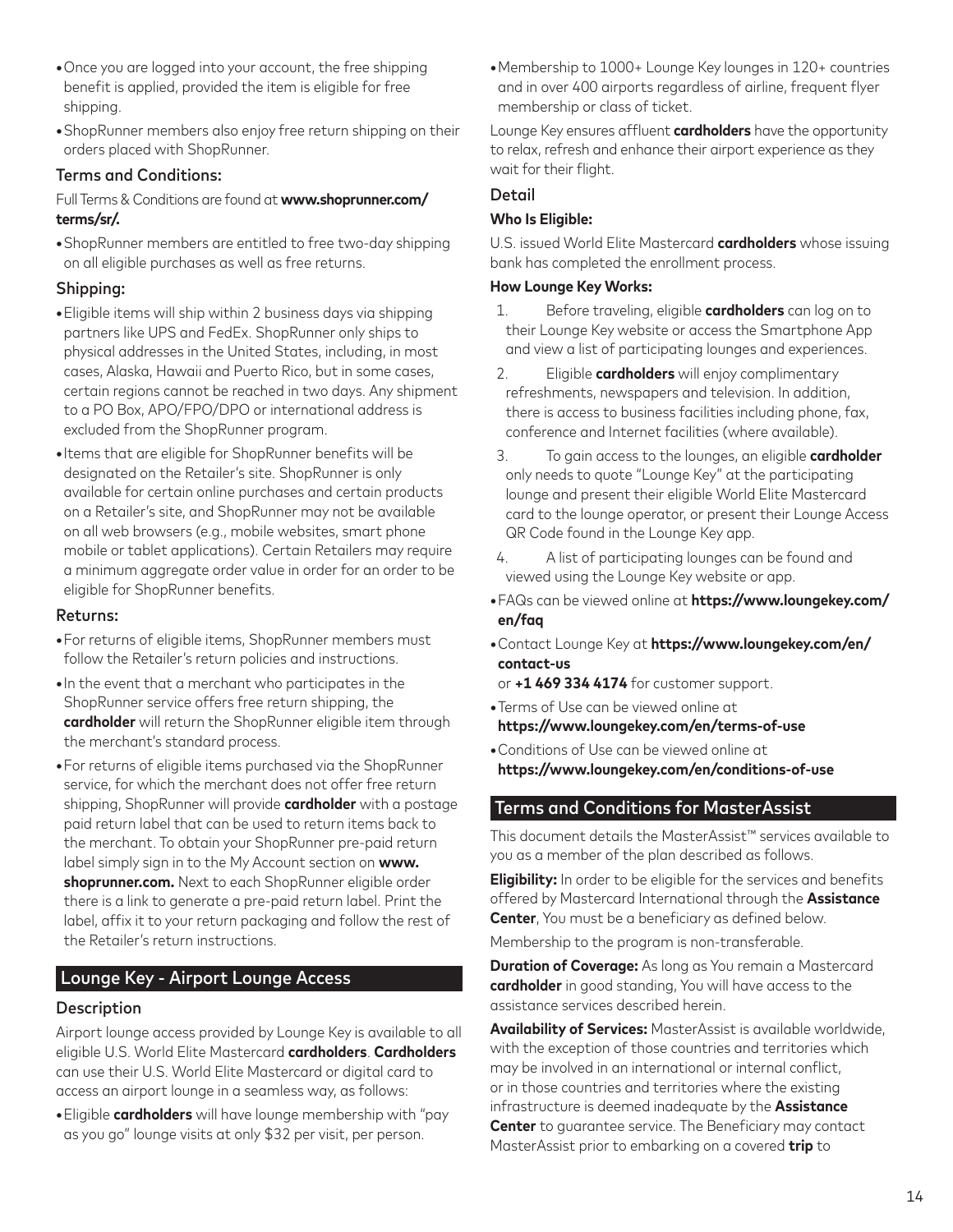confirm whether or not services are available at his/her **destination(s)**.

**Access:** The services and benefits offered in the Mastercard program will be arranged by the **Assistance Center**.

#### **For 24-hour emergency assistance call the Mastercard Assistance Center at:**

Toll free number in the United States: **1-800-307-7309**

Outside the United States, call collect at **1-636-722-7111**

## I. GENERAL DEFINITIONS

**Beneficiary:** An eligible Mastercard **cardholder** in good standing whose card has been issued by an institution located in the United States and with his/her permanent address of residence within the United States; such as a **cardholder's** spouse; or, a dependent child under the age of nineteen (19) or under the age of twenty-five (25) in the case of a dependent full-time college student. In either case the **family member** resides permanently at the same address as the **cardholder** and is traveling with the **cardholder**.

**Family Member:** Any Beneficiary's common law spouse, and his or her children.

**MasterAssist™:** Service provided by the **Assistance Center** on behalf of Mastercard International.

## II. CONTENT OF THE ASSISTANCE SERVICES

The Beneficiary is entitled to obtain the following services (i) when 100 miles (160km) or more away from such Beneficiary's primary residence; or (ii) while traveling overseas outside the home country of origin.

## 1. TRAVEL MEDICAL EMERGENCY ASSISTANCE

**Referrals to medical services:** If you have a medical emergency while traveling, **MasterAssist will refer you to qualified physicians**, hospitals, clinics, ambulances, private duty nurses, dentists, dental clinics, services for the disabled, opticians, ophthalmologists, pharmacies, suppliers of contact lenses and medical aid equipment.

For the convenience of the **cardholder**, MasterAssist will make arrangements for a general practice **physician** to consult the Beneficiary's hotel or current location while traveling. Although MasterAssist service will make every effort, this service may not be available in all states and countries. If a **physician** can not be dispatched, other arrangements will be made by MasterAssist and options will be offered to the Beneficiary. It is expressly understood and agreed upon that all costs are the sole responsibility of the **cardholder**.

## Hospital admission:

If you require hospitalization, MasterAssist can organize the hospital admission and, if requested, the guarantee of medical expenses. It is expressly understood and agreed upon that all costs are the sole responsibility of the **cardholder**, and can be **charged** to the **cardholder's** account, subject to authorization by the Card Issuer.

## Medical transportation/Medical evacuation:

If the MasterAssist medical department determines that adequate medical facilities are not locally available in the event of an accident or illness, MasterAssist service will arrange for an emergency evacuation to the nearest facility capable of providing adequate care. The MasterAssist service team of **physicians** will be able to make travel recommendations including the mode of transport, whether or not an escort is needed (medical or non-medical), as well as ground transport requirements (for example, wheelchair assistance, ambulance at each end). It is expressly understood and agreed upon that all costs are the sole responsibility of the **cardholder**.

## Repatriation of remains:

In the event of the Beneficiary's death, MasterAssist will arrange for the repatriation of remains to the place of burial in his/her country of residence. Transportation of remains will be subject to international laws and regulations. It is expressly understood and agreed upon that all costs are the sole responsibility of the **cardholder**.

## Prescription transfer/shipping:

MasterAssist helps the Beneficiary replace **lost** or misplaced medication or other important items such as eyeglasses or contact lenses, by first endeavoring to find a local resource for replacement, or by locating and arranging prompt shipment of the item or its equivalent (subject to local law).

## 2. TRAVEL SERVICES MEDICAL PROTECTION

If you have a medical emergency away from home, MasterAssist Medical Protection can help you get the best care. MasterAssist Medical Protection is an insurance program.

### What is covered:

- **•**A global referral network of local **physicians**, dentists, hospitals, and pharmacies.
- **•**Emergency treatment by a **physician** or dentist, for covered medical, surgical, and dental conditions arising from illness or accidental **injury** incurred during your **trip**. Each covered individual can receive up to **USD** \$2,500 in coverage. (Because coverage is secondary, file with your own insurance company first, then we'll help cover the difference.) There is a deductible of **USD** \$50 per person, per **trip**.
- **•**Coverage is limited to emergency medical services resulting from accidental **injury** or emergency illness, which, if not treated immediately, could be expected by a prudent layperson to place a patient's life, or the life of an unborn child, in jeopardy or seriously impair the patient's bodily functions. Emergency illness benefits are limited to a maximum of **USD** \$500 per day.
- **•**If you're hospitalized while traveling alone, we'll make arrangements to obtain care. If needed, we'll pay for transportation to another medical facility or your home. If you're traveling with dependent children, we'll arrange, and pay, for their return home if your hospitalization is expected to last 8 days or more.
- **•**When you're traveling alone and hospitalized outside the United States for more than 8 days, we'll make and pay for travel arrangements for a round**trip**, economy-class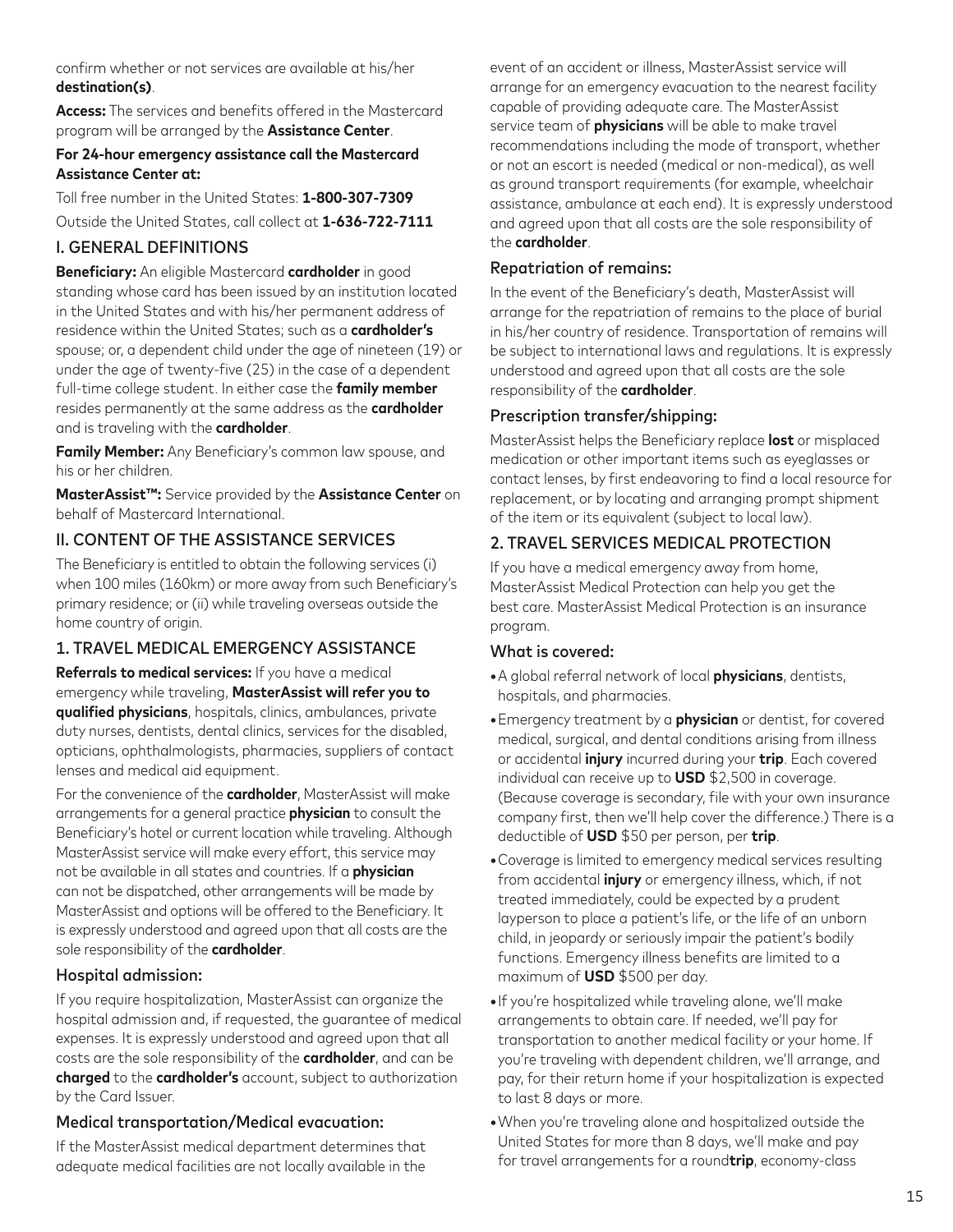ticket to bring a relative or close friend to you. If you need to recuperate in a hotel after hospitalization, we'll pay up to **USD** \$75 a day, up to 5 days, to help cover hotel expenses.

- **•**If you die while traveling, we'll arrange for your remains to be sent home, pay for repatriation, and help make arrangements for your travel companions(s) to get home. We would do the same for you if your travel companion(s) should die.
- **•**If one of your immediate relatives dies at home while you're traveling abroad, we'll pay for your return to the United States.
- **•**Coverage is secondary to any existing health and dental coverage (such as worker's compensation, disability benefits law, or similar law) whether or not a claim is filed under such insurance.

#### Who is covered:

**•**You, your spouse, and unmarried dependent children under age 26, traveling with you.

### Where you're covered:

**•**At locales 100 miles or more from your home\*, except in Afghanistan, Iran, Iraq, Kampuchea, Laos, Libya, Myanmar, North Korea, Sri Lanka, Vietnam, and other countries we deem unsafe.

#### When you're covered:

**•**You're covered from the day you leave until midnight of the 60th day of your **trip**, or the day you return to your city of residence, whichever is sooner. If your **trip** is extended due to a covered illness or **injury**, coverage extends to 48 hours after your return.

### What is NOT covered:

- **•**Services, supplies, or **charges** not prescribed by, or performed by, or upon the direction of a **physician** or dentist, not medically necessary, rendered by other than hospital providers, not legally obligated to pay in the absence of any coverage.
- **•**Experimental/investigative services, or telephone consultations.
- **•**Medical or dental expenses payable under any existing group health or accident insurance or for any expenses incurred after your return to your city of residence.
- **•**War or hostilities of any kind (for example, invasion, rebellion, insurrection, riot, or civil commotion); confiscation or **damage** caused by any government, public authority or customs official; risks of contraband; illegal activity or acts and military duty.
- **•**Air travel, except as a passenger on a licensed aircraft operated by an airline or air charter company.
- **•**Non-emergency services, supplies, or **charges**.
- **•Injury**, illness, or **loss** due to normal pregnancy or childbirth, professional athletics or training, participation in any athletic events that require payment of any entry fee, including training for such event(s); mountain climbing, motor competition, intentionally self-inflicting harm.

## Additional information:

- **•**All medical transportation must be approved by both the attending doctor and the **Assistance Center** staff. All other travel benefits must be approved in advance by the Center. All travel will be scheduled, economy class, if original ticket(s) cannot be used. MasterAssist must be given the return ticket(s), or must be reimbursed the value of unused ticket(s). Expenses without prior approval of the **Assistance Center** will not be reimbursed. The maximum amount paid for travel and repatriation costs, beside shipment of remains, is **USD** \$10,000 on any single covered **trip**.
- **•**By making a request for assistance, or a claim for health or dental benefits, you assign to the **Assistance Center** the rights to receive benefits and/or reimbursement payable under other health or dental insurance for covered services performed or paid for by the **Assistance Center**.

### How to file a claim:

- 1. Call **1-800-Mastercard** to obtain a claim form. Report the claim within 60 days of the completion of the care you receive, or we will not be able to honor your claim.
- 2. Complete and send the claim form with all documentation to the Mastercard **Assistance Center**.

#### **Reminder: Please refer to the Legal Disclosure section.**

\*If a **cardholder's** mailing address is in the State of New York, mileage requirement is not applicable.

### 3. LEGAL ASSISTANCE

The Beneficiary is entitled to obtain the following services:

### Legal Referrals

MasterAssist provides referrals to lawyers or other legal service providers including the provider's name, address, telephone number, office hours, specialty and language resources. Whenever there is sufficient information to do so, we shall refer you to two or more legal professionals so that the Beneficiary may have the benefit of choosing. MasterAssist uses reasonable efforts to ensure that its referrals are to legal service providers who meet the reasonable professional standards of the country or city where the traveler is located. MasterAssist will also follow up with the Beneficiary in each case to ensure that the service rendered was satisfactory.

## Legal Assistance – Up to USD \$1,000

If you are jailed (or threatened to be) following a road traffic accident, MasterAssist can appoint and advance the fees of a lawyer. It is expressly understood and agreed upon that all costs are the sole responsibility of the **cardholder**, and can be **charged** to the **cardholder's** account, subject to authorization by the Card Issuer.

## Advance payment for bail bond – Up to USD \$5,000

If you are jailed (or threatened to be) following a road traffic accident, MasterAssist shall advance the bail bond. It is expressly understood and agreed upon that all costs are the sole responsibility of the **cardholder**, and can be **charged** to the **cardholder's** account, subject to authorization by the Card Issuer.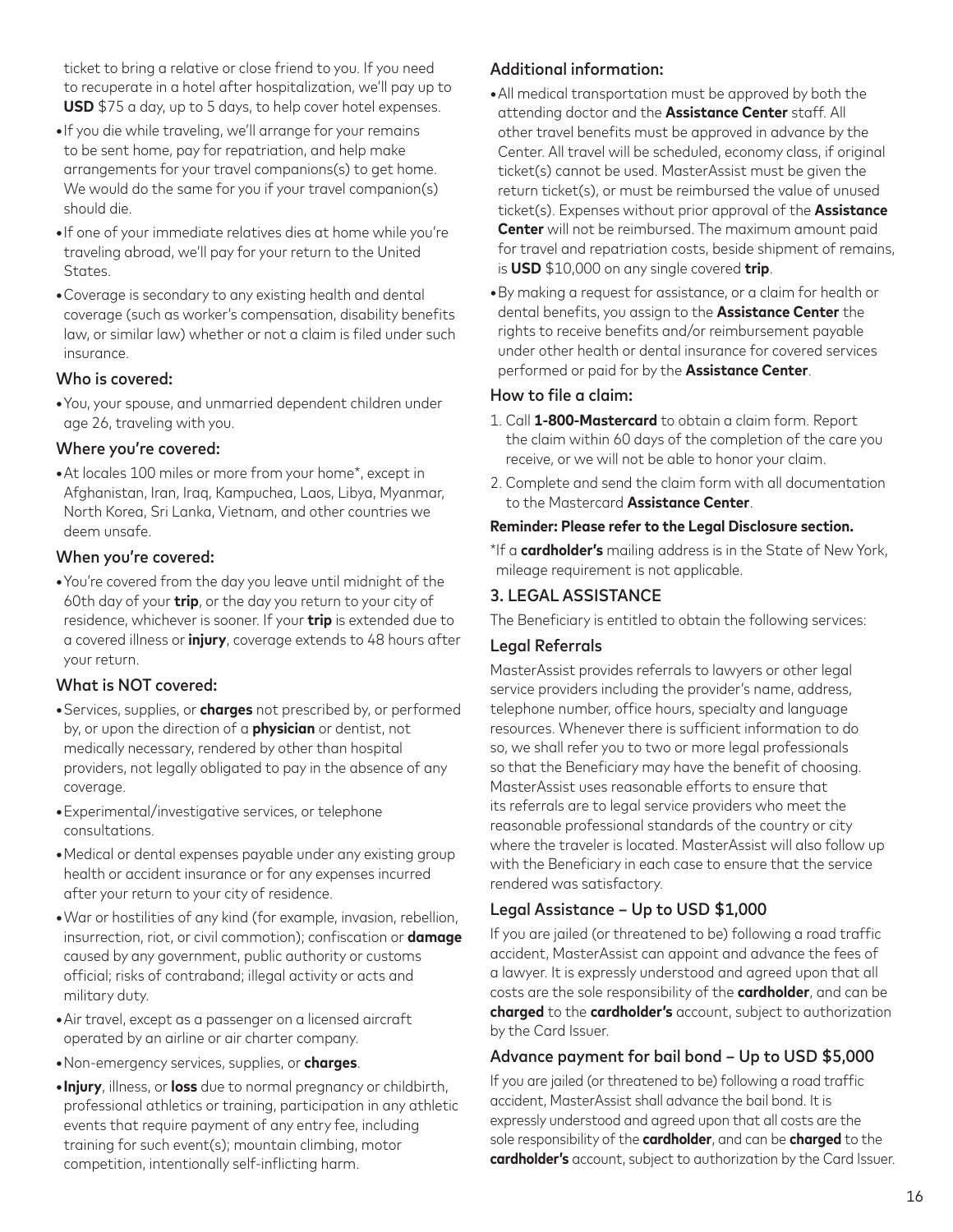## 4. TRAVEL PERSONAL ASSISTANCE

MasterAssist will make available to Beneficiary:

- **•**Information for preparing a journey
- **•**Information on visas, passports
- **•**Information on inoculation requirements for foreign travel
- **•**Information on customs and duty regulations,
- **•**Information on foreign exchange rates and value-added taxes
- **•**Referrals to Embassies or Consulates
- **•**Referrals to Interpreters
- **•**Dispatch of an Interpreter

In case of imprisonment, hospitalization or circumstances that demand the services of an interpreter, MasterAssist shall make the necessary arrangements to provide the Beneficiary with an interpreter. It is expressly understood and agreed upon that all costs are the sole responsibility of the **cardholder**, and can be **charged** to the **cardholder's** account, subject to authorization by the Card Issuer.

## 5. TRAVEL-ORIENTED EMERGENCY ASSISTANCE

#### Cash advances Up to USD \$5,000

In the event of **lost** or **stolen** cash, Travelers Checks, credit and **charge** cards or in the event that there are no ATMs available at the Beneficiary's location, MasterAssist shall advance cash to the Beneficiary (to be **charged** to **cardholder's** account and subject to authorization by the Card issuer).

#### Urgent message relay

Transmission of urgent messages from the Beneficiary to relatives, business associates, friends residing in his/her country of residence and vice versa.

### Luggage assistance

MasterAssist shall provide assistance in locating **lost** luggage and shall provide to the Beneficiary regular updates on the location status.

#### Lost document, ticket replacement, and return trip assistance

In case of **loss** or theft of the Mastercard card, travel tickets, passport, visa or other identity papers necessary to return home, MasterAssist will provide assistance in replacing them by contacting local police, consulates, airline company or other appropriate entities.

In the event of **loss** or theft of the transportation ticket to return home, a replacement transportation ticket can be arranged. It is expressly understood and agreed upon that all costs are the sole responsibility of the **cardholder**, and can be **charged** to the **cardholder's** account, subject to authorization by the Card Issuer.

## III. COST OF THE ASSISTANCE SERVICES PROVIDED

MasterAssist offers valuable emergency assistance services, however it is not insurance coverage. Please keep in mind that you will be responsible for the fees incurred for professional or emergency services requested of MasterAssist™ Travel Assistance Services (such as, medical or legal bills).

Most of the assistance services are offered to the **cardholder** at no cost; however, according to circumstances and depending on the nature of the requested service, the **Assistance Center** may have to advance payment on behalf of the **cardholder** subject to the **cardholder's** approval. In this case, the advanced payment and associated delivery fees shall be reimbursed to the **Assistance Center** through the debit of the **cardholder's** Mastercard Card account, subject to prior approval of the **cardholder's** issuing bank. In the event approval for the **charge** is not granted by the issuing bank, the payment coverage/monetary advance will not be provided.

## 6. MASTER ROADASSIST® SERVICE

- **•**If your car breaks down on the road while you are traveling in the 50 United States or the District of Columbia, just call **1-800-Mastercard** and tell us where you are.
- **•**We'll send someone to the rescue. This is not only reassuring, but it may also save you money because fees for many services (jump-starts, towing, gas delivery, tire changes) are pre-negotiated. Road service fees will be automatically billed to your Mastercard Card account.
- **•**You are responsible for emergency road service **charges** incurred by towing facilities responding to your dispatch, even if you are not with your car (or it's gone) when the tow truck arrives. Mastercard International is not responsible or liable for the service the towing facility provides. Towing facilities are independent contractors, solely liable for their services.
- **•**Emergency road service is not available in areas not regularly traveled, in "off-road" areas not accessible by ordinary towing **vehicles**, or for over one-ton capacity trailers, campers, or **vehicles**-in-tow.
- **•**If you have a rental **vehicle**, be sure to call the car rental agency before you call **1-800-Mastercard**, as many rental agencies have special procedures regarding emergency road service.

### Baggage Delay

### Evidence of Coverage

Refer to Key Terms for the defi nitions of you, your, we, us, our, and words that appear in bold and Legal Disclosures.

#### A. To get coverage:

You must pay the entire cost of the **common carrier** ticket(s) with your **covered card** and/or accumulated points from your **covered card**.

#### B. The kind of coverage you receive:

- **•**Reimbursement for the actual cost of replacing, on an emergency basis, any personal articles (e.g., clothing, hygiene and/or grooming products) or business eff ects (e.g., uniforms or general office supplies) contained in your **checked baggage**, if the **checked baggage** is **delayed** in getting to you at your scheduled **destination**.
- **•**Coverage begins when the baggage is checked in with the **common carrier** by you. This includes curbside check-in with facility-designated personnel.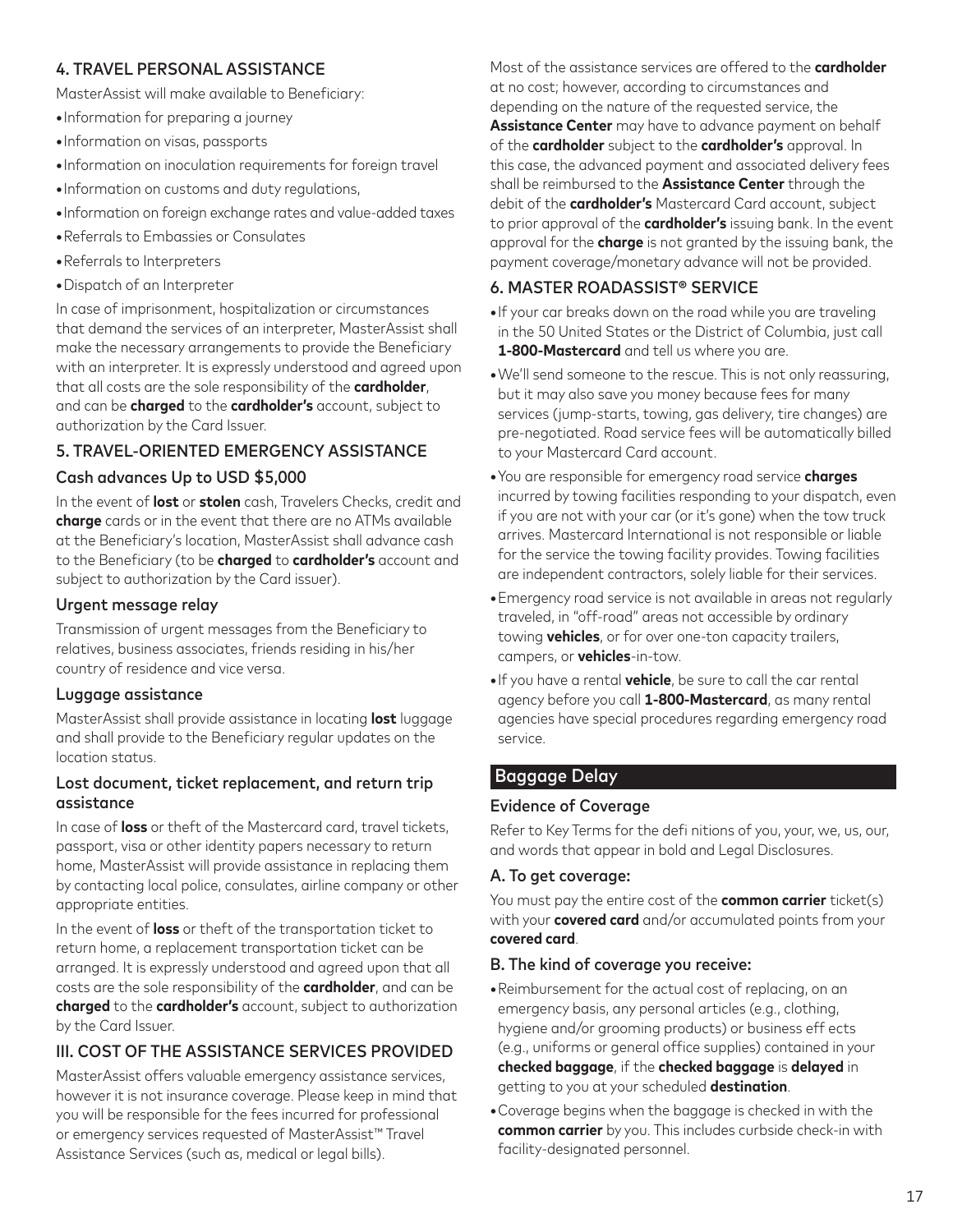- **•**Coverage ends when you regain possession of your **checked baggage** from the **common carrier**. This includes curbside checkout with facility designated personnel.
- **•**Coverage is secondary to any other applicable insurance or coverage available to you including benefits provided by the **common carrier** (including, but not limited to, goodwill payments, refunds, credit/vouchers). Coverage is limited to only those amounts not covered by any other insurance or coverage or **common carrier** benefits (including, but not limited to, goodwill payments, refunds, credit/vouchers).

### C. Coverage limitations:

Coverage is limited to the actual cost, up to \$250 per claim, of replacing, on an emergency basis, any personal articles or business eff ects contained in your **checked baggage**. There is a maximum of two (2) claim(s) per twelve (12) month period.

## D. What is NOT covered:

- **•**Plants, shrubs, animals, consumables, and perishables.
- **•**Art objects, antique items, collectibles of any kind (such as items designed for people to collect or items that over time become collectibles).
- **•**All types of stored data or music (including, but not limited to, computer software, DVDs, video cassettes, CDs, audio cassettes, and film).
- **•**Keys, travelers' checks, visas, documents of any kind, tickets of any kind (e.g. airlines, sporting events, concerts, or lottery), negotiable instruments, bullion, rare, or precious metals, stamps, and coins, currency or its equivalent.
- **•**Property shipped as freight (including, but not limited to, automobiles and their equipment, motorcycles, gasoline or oils, and electrical freestanding motors.
- **•**Computers, printers, or any computer related equipment.
- **•**Rugs, cameras, radios, CD or DVD players, sporting equipment, cellular phones, or household furniture.
- **•Losses** resulting from war or hostilities of any kind (including, but not limited to, invasion, terrorism, rebellion, insurrection, riot, or civil commotion); confiscation, expropriation or detention by any government, public authority, or customs official; illegal activity or acts.
- **•Losses** resulting from contamination by radioactive or hazardous substances, including mold.
- **•**Items specifically identified or described in and/or insured under any other insurance or indemnity policy.
- **•**Indirect or direct **damages** resulting from a **loss**.
- **•**Any items not contained in your **checked baggage**.

### E. How to file a claim:

- **•**Visit **www.mycardbenefits.com** or call **1-800-Mastercard** to open a claim. You must report the claim within sixty (60) days of the **loss** or the claim may not be honored.
- **•**Report the baggage **delay** to the **common carrier** within twenty-four (24) hours.

**•**Submit the following documentation within one hundred and eighty (180) days of the incident or the claim may not be honored:

oReceipt showing the purchase of travel tickets.

- oStatement showing the purchase of travel tickets.
- o**Covered card** travel point program statement showing the **common carrier** ticket was paid for with redeemed points, if applicable.
- oCopy of the **delayed checked baggage** report or property irregularity report that was submitted to the **common carrier** prior to leaving the terminal premises.
- oThe result of any settlement by the **common carrier**.
- oReceipts for the covered purchases.
- oAny other documentation that may be reasonably requested by us or our **administrator** to validate a claim.

## Extended Warranty

### Evidence of Coverage

Refer to Key Terms for the definitions of you, your, we, us, our, and words that appear in bold and Legal Disclosures.

#### A. To get coverage:

- **•**You must purchase the new item entirely with your **covered card** and/or accumulated points from your **covered card** for yourself or to give as a gift.
- **•**The item must have an original manufacturer's (or U.S. store brand) warranty of twelve (12) months or less.

### B. The kind of coverage you receive:

- **•**Extended Warranty doubles the original manufacturer's warranty up to a maximum of twelve (12) months on most items you purchase. For products with multiple warranty components, each warranty time period will be extended up to a maximum of twelve (12) months. An example of a product with multiple warranty components includes an appliance with original manufacturer's (or U.S. store brand) warranties that diff er for parts, labor, compressor, etc.
- **•**If you purchase a service contract or an optional extended warranty of twelve (12) months or less on your item, we will cover up to an additional twelve (12) months after both the original manufacturer's (or U.S. store brand) warranty and the purchased service contract or extended warranty coverage period end. If your service contract or extended warranty exceeds twelve (12) months, this coverage does not apply.
- **•**If you do not have an additional service contract or an optional extended warranty, this Extended Warranty benefit commences the day after your original manufacturer's (or U.S. store brand) warranty expires.

## C. Coverage limitations:

**•**The maximum benefit for repair or replacement shall not exceed the actual amount **charged** on your **covered card** or \$10,000, whichever is less.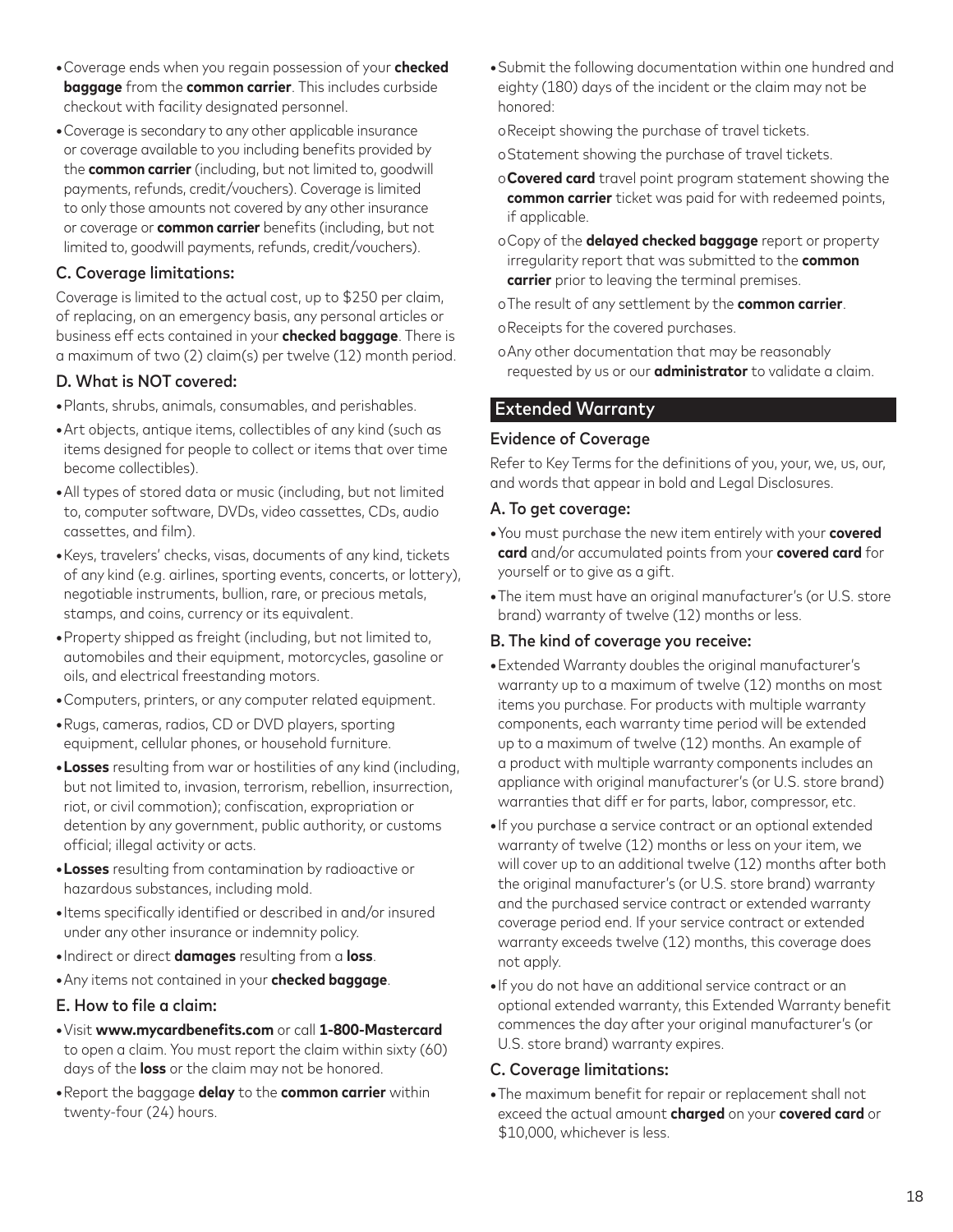- **•**If either the original manufacturer's (or U.S. store brand) warranty or the service contract covers more than twelve (12) months, this benefit will not apply.
- **•**We or our **administrator** will decide if a covered failure will be repaired or replaced, or whether you will be reimbursed up to the amount paid for the item. Items will be replaced with those of like kind and quality. However, we cannot guarantee to match exact color, material, brand, size, or model.

## D. What is NOT covered:

- **•**Used or antique items; collectibles of any kind (such as items designed for people to collect or items that over time become collectibles) that do not come with a manufacturer's warranty (repair or replacement amount will not include market value at time of claim); recycled, previously owned, refurbished, rebuilt, or remanufactured items; product guarantees (e.g., glass breakage).
- **•**Floor models that do not come with an original manufacturer's warranty.
- **•**Motorized **vehicles**, including, but not limited to, automobiles, watercraft/boats, aircraft, and motorcycles, or their motors, equipment, or accessories. Parts, if purchased separately, may be covered.
- **•**Land, any buildings (including, but not limited to, homes and dwellings), permanently installed items, fixtures, or structures.
- **•**Plants, shrubs, animals, pets, consumables, and perishables.
- **•**Professional services (including, but not limited to, the performance or rendering of labor or maintenance; repair or installation of products, goods or property; professional advice of any kind, including, but not limited to, information/ services or advice secured from any help or support line; or technical support for software, hardware, or any other peripherals).
- **•**Application programs, operating software, and other software.
- **•**All types of media with stored data or music (including, but not limited to, computer software, DVDs, video cassettes, CDs, film and audio cassettes).
- **•**Any shipping **charges**, transportation and delivery **charges**, or promised time frames for delivery, whether or not stated or covered by the manufacturer's warranty.
- **•**Direct or indirect **loss** resulting from any Acts of God (including, but not limited to, flood, hurricane, lightning, and earthquake).
- **•**Indirect or direct **damages** resulting from a covered **loss**.
- **•**Mechanical failure arising from product recalls.
- **•Trip**, service, or diagnostic **charges** in the absence of any covered repairs or verified failure.
- **•Loss** resulting from war or hostilities of any kind (including, but not limited to, invasion, terrorism, rebellion, insurrection, riot, or civil commotion); confiscation or **damage** by any government, public authority, or customs official; risks of contraband, illegal activity, or acts.
- **•**Mechanical failures caused by normal wear and tear or gradual deterioration where no failure has occurred.
- **•**Items purchased for resale, professional, or commercial use.
- **•**Mechanical failures caused by lack of maintenance/service.
- **•Losses** caused by power surge, contamination by radioactive or hazardous substances, including mold.
- **•**Physical **damage** to the item.
- **•**Any exclusion listed in the original manufacturer's warranty.

#### E. How to file a claim:

- **•**Visit **www.mycardbenefits.com** or call **1-800-Mastercard** to open a claim. You must report the claim within sixty (60) days of the failure or the claim may not be honored.
- **•**Submit the following documentation within one hundred and eighty (180) days from the date of failure or the claim may not be honored:

oReceipt showing covered item(s).

- oStatement showing covered item(s).
- oItemized purchase receipt(s).
- oOriginal manufacturer's (or U.S. store brand) warranty.
- oService contract or optional extended warranty, if applicable.
- oItemized repair estimate from a factory authorized service provider.
- oAny other documentation that may be reasonably requested by us or our **administrator** to validate a claim.

## Hotel/Motel Burglary

#### Evidence of Coverage

Refer to Key Terms for the definitions of you, your, we, us, our, and words that appear in bold and Legal Disclosures.

#### A. To get coverage:

You must pay the entire cost of the hotel or motel room with your **covered card** and/or accumulated points from your **covered card**.

#### B. The kind of coverage you receive:

- **•**Reimbursement for the cost of replacing or repairing your item(s) that have been **stolen** or **damaged** resulting from a **burglary** by **forcible entry** into your hotel or motel room.
- **•**Coverage begins when you check into (i.e., occupy the room) the hotel or motel.
- **•**Coverage ends when you check out (i.e. vacate the room and close out the bill) from the hotel or motel. Coverage will not extend beyond the hotel or motel standard check-out time.
- **•**Coverage is secondary to any other applicable insurance or coverage available to you including benefits provided by the hotel/motel company (including, but not limited to, goodwill payments, refunds, credit/vouchers). Coverage is limited to only those amounts not covered by any other insurance or coverage, or hotel/motel company benefits (including, but not limited to, goodwill payments, refunds, credit/vouchers).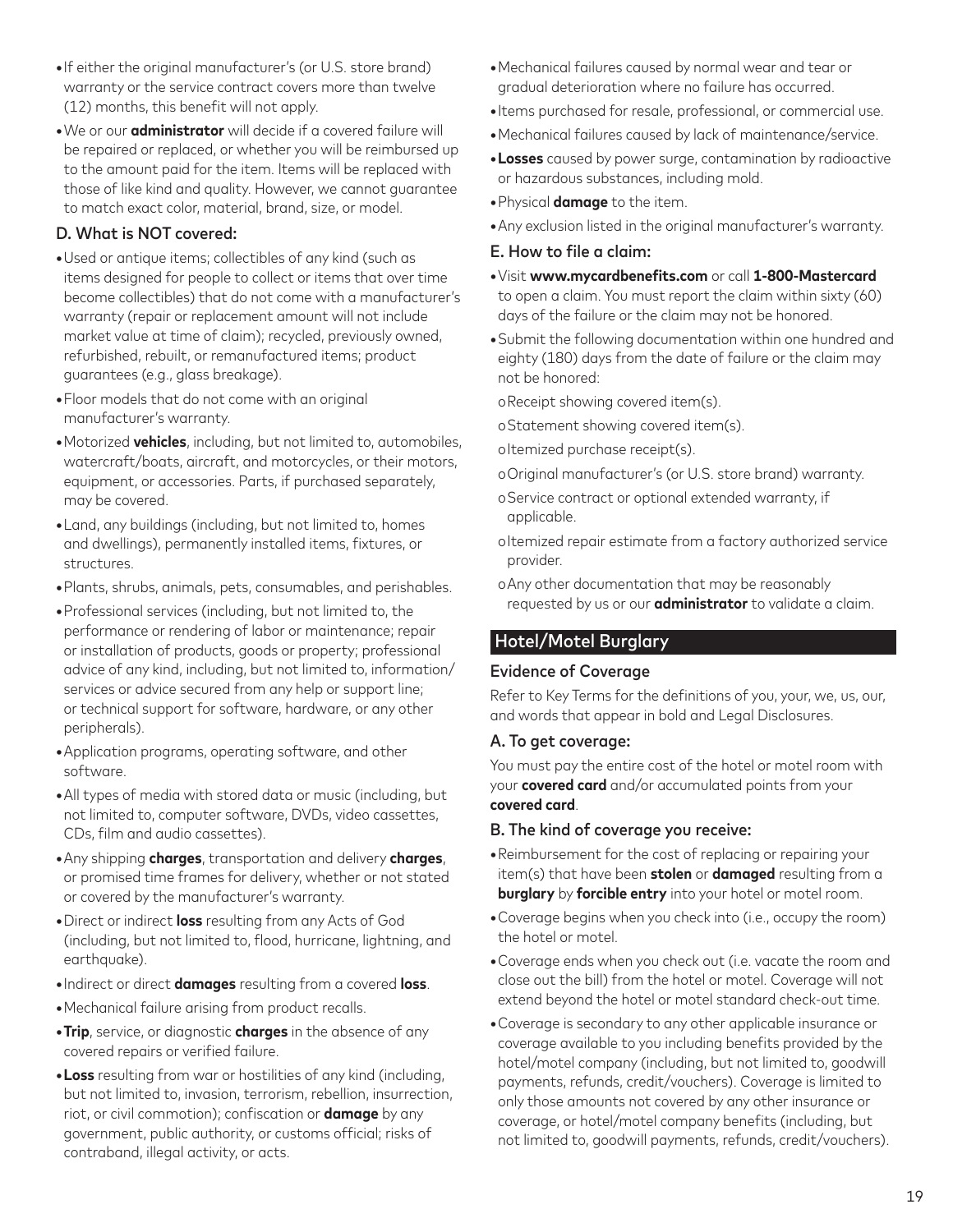## C. Coverage limitations:

Coverage is limited to the actual cost up to \$1,000 per claim to replace or repair your personal property that has been **stolen** or **damaged** as a result of a **burglary**. There is a maximum of two (2) claim(s) per twelve (12) month period.

#### D. Where you are covered:

Coverage applies worldwide.

#### E. What is NOT covered:

- **•Loss** resulting from war or hostilities of any kind (including, but not limited to, invasion, terrorism, rebellion, insurrection, riot, or civil commotion); confiscation, expropriation or detention by any government, public authority, or customs official; illegal activity or acts.
- **•Loss** resulting from any dishonest, fraudulent, or criminal act committed or arranged by you.
- **•Loss** resulting from contamination by radioactive or hazardous substances, including mold.
- **•**Personal property contained in the hotel or motel safety deposit box.
- **•**Electronic equipment (including but not limited to, laptops, PDAs, video/film cameras, or hearing aids) or sporting equipment.
- **•**Eyeglasses, contact lenses, prosthetic devices, dentures, silverware, furs, household furniture, or documents (including, but not limited to, visas and IDs).
- **•**Plants, shrubs, animals, pets, consumables, and perishables.
- **•**Traveler's checks, tickets of any kind (e.g., for airlines, sporting events, concerts, or lottery), negotiable instruments, bullion, rare, or precious metals, stamps, and coins, currency or its equivalent.
- **•**Jewelry, art, used or antique items; collectibles of any kind (such as items designed for people to collect or items that over time become collectibles); recycled, previously owned, refurbished, rebuilt, or remanufactured items.

### F. How to file a claim:

- **•**Visit **www.mycardbenefits.com** or call **1-800-Mastercard** to open a claim. You must report the claim within sixty (60) days of the **loss** or the claim may not be honored.
- **•**Submit the following documentation within one hundred and eighty (180) days of the date of incident or the claim may not be honored:
- oReceipt showing hotel/motel **charges**.
- oStatement showing hotel/motel **charges**.
- o**Covered card** travel point program statement showing the hotel or motel room was paid for with redeemed points.
- oPolice report from the police and hotel/motel listing the items that were **stolen**.
- oResult of any settlement or denial by the hotel or motel.
- oCopy of initial claim report submitted to the hotel or motel.
- oProof of ownership of each item **stolen** (i.e. original receipts, pictures, etc.).

Any other documentation that may be reasonably requested by us or our **administrator** to validate a claim.

### **Identity Fraud Expense Reimbursement**

#### Evidence of Coverage

Refer to Key Terms for the definitions of you, your, we, us, our, and words that appear in bold and Legal Disclosures.

#### A. The kind of coverage you receive:

We will reimburse you for **losses** you incur as a result of **identity fraud**.

Coverage is secondary to any other applicable insurance or coverage available to you. Coverage is limited to only those amounts not covered by any other insurance or coverage benefit.

#### B. Coverage limitations:

Coverage is limited to **eligible expenses**, up to \$5,000 per claim, as a result of **identity fraud**.

#### C. Where you're covered:

Coverage applies only to **losses** arising out of an **identity fraud** occurring within any of the fifty (50) United States of America, Canada, the District of Columbia, American Samoa, Puerto Rico, Guam, and the U.S. Virgin Islands.

#### D. What is NOT covered:

- **•**An act of fraud, deceit, collusion, dishonesty or criminal act by you or any person acting in concert with you, or by any authorized representative of you, whether acting alone or in collusion with you or others.
- **•Damages** or **losses** arising out of any business pursuits, **loss** of profits, business interruption, **loss** of business information, or other pecuniary **loss**.
- **•Damages** or **losses** arising from the theft or unauthorized or illegal use of your business name, d/b/a/ or any other method of identifying your business activity.
- **•**Any **lost** wages due to **sickness** or emotional breakdown.
- **•Damages** or **losses** of any type for which the financial institution is legally liable.
- **•Damages** or **losses** of any type resulting from fraudulent **charges** or withdrawal of cash from a debit or credit card.
- **•Damages** or **loss** of any type resulting from fraudulent withdrawals from financial accounts.
- **•**Indirect or direct **damages** or **losses** of any nature.
- **•**Any incident involving a **loss** or potential **loss** not notified to the relevant police authority within seventy-two (72) hours from the date you had knowledge of the **loss**.
- **•**Any costs due to **delay** in providing services, or **damages** resulting from any **delay** in services.
- **•Losses** that were incurred or commenced prior to this coverage being provided to you.
- **•**Fees or costs associated with the use of any investigative agencies or private investigators.
- **•**Any **loss** that is not a direct result of **identity fraud**.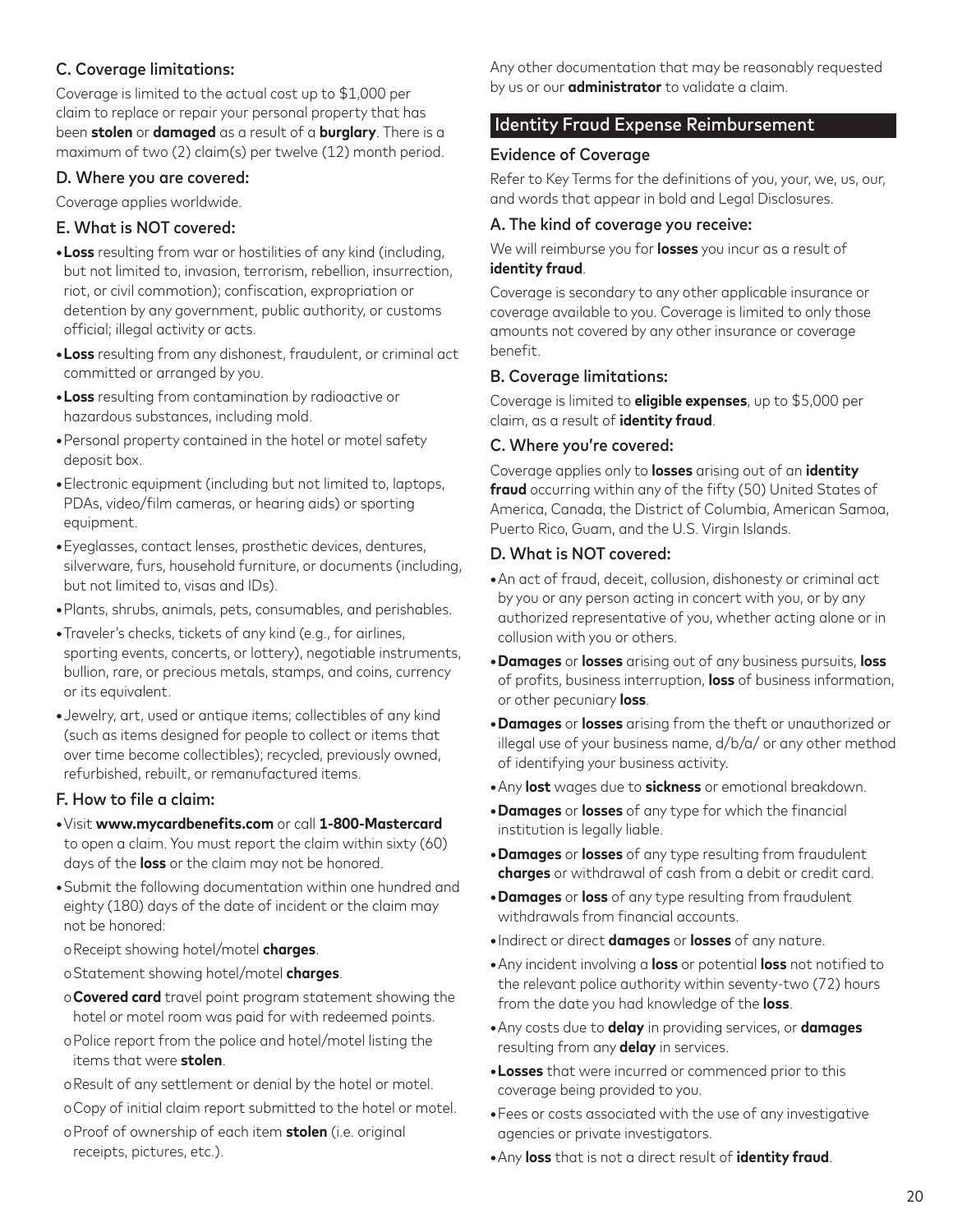- **•**Theft or **damages** of traveler's checks, tickets of any kind, negotiable instruments, cash or its equivalent, passports, or any documents.
- **•**Authorized **charges** that you have disputed based on the quality of goods or services.
- **•**Authorized account transactions or trades that you have disputed, or are disputing, based on the execution (or nonexecution) of electronic transfers, trades or other verbal or written instructions or directions.

## E. What to do if you're a victim of identity fraud:

- **•**Call **1-800-Mastercard** upon discovery of **identity fraud** to report the incident;
- **•**Contact all major credit bureaus (Experian, Equifax, TransUnion, etc.) immediately after discovery of **identity fraud** to place a fraud alert on your credit report;
- **•**File a police report in your local jurisdiction;
- **•**File a complaint with the Federal Trade Commission (FTC). You may be requested to file a report with other agencies as necessary;
- **•**Follow all procedures for recovery and reasonable requests for information and assistance at all institutions affected;
- **•**Maintain a copy of all receipts, bills or other records that support your claim for an **Identity Fraud** Expense Reimbursement payment. These records shall be kept in such manner that can accurately determine the amount of any **loss**;
- **•**Take any other reasonable steps available to protect your identity from any further fraudulent use.

#### F. How to file a claim:

- **•**Visit **www.mycardbenefits.com** or call **1-800-Mastercard** to open a claim. You must inform us or our **administrator** of an **identity fraud** case no later than sixty (60) days from the date of discovery.
- **•**Submit the following documentation within one hundred and eighty (180) days after close of your identify fraud case or the claim may not be honored.
- oProof that a fraud alert was placed with each of the major credit bureaus (Experian, Equifax, TransUnion, etc.) immediately after discovery of **identity fraud**.
- oCopy of a police report from your local jurisdiction.
- oCopy of results of any settlement or denial from credit card companies, banks, creditors, collection agencies, etc. concerning your **identity fraud** claim.
- oCopy of the complaint filed with the Federal Trade Commission (FTC).
- oCopy of all receipts, bills or other records that support your claim for an **Identity Fraud** Expense Reimbursement payment.
- oAny other documentation that may be reasonably requested by us or our **administrator** to validate a claim.

Note: **Identity Fraud** Expense Reimbursement is not available to residents of the state of New York.

# Lost or Damaged Luggage

### Evidence of Coverage

Refer to Key Terms for the definitions of you, your, we, us, our, and words that appear in bold and Legal Disclosures.

#### A. To get coverage:

You must pay the entire cost of the **common carrier** ticket(s) with your **covered card** and/or accumulated points from your **covered card**.

#### B. The kind of coverage you receive:

- **•**Reimbursement for the actual cost of repairing or replacing your **checked** or **carry-on luggage** and personal property contained therein that is **lost** or **damaged**.
- **•**Coverage begins when the luggage is checked in or carried on to the **common carrier** by you. This includes curbside check in with facility designated personnel.
- **•**Coverage ends each time you regain possession of the **checked luggage** from, or carry the luggage off of the **common carrier** or twenty-four (24) hours after you depart from the **common carrier**, whichever comes first.
- **•**Coverage is secondary to any other applicable insurance or coverage available to you including benefits provided by the **common carrier** (including, but not limited to, goodwill payments, refunds, credit/vouchers). Coverage is limited to only those amounts not covered by any other insurance or coverage, or **common carrier** benefits (including, but not limited to, goodwill payments, refunds, credit/vouchers).

## C. Coverage limitations:

Coverage is limited to the actual cost, up to\$1,500 per incident of repairing or replacing your **checked and/or carry-on luggage** and any personal property contained within. There is a maximum of two (2) claim(s) per twelve (12) month period.

### D. Where you are covered:

Coverage applies worldwide.

### E. What is NOT covered:

- **•Loss** or **damage** of luggage or personal property for regularly scheduled short-distance travel under one hundred (100) miles.
- **•Loss** or **damage** resulting from any dishonest, fraudulent, or criminal act committed or arranged by you.
- **•Loss** resulting from war or hostilities of any kind (including, but not limited to, invasion, terrorism, rebellion, insurrection, riot, or civil commotion); confiscation, expropriation or detention by any government, public authority, or customs official; illegal activity or acts.
- **•Loss** resulting from contamination by radioactive or hazardous substances, including mold.
- **•**Sporting equipment or musical instruments, unless checked in as luggage with the **common carrier** and for which a claim check has been issued.
- **•**Electronic equipment (including, but not limited to, laptops, PDAs, video/film cameras, or hearing aids).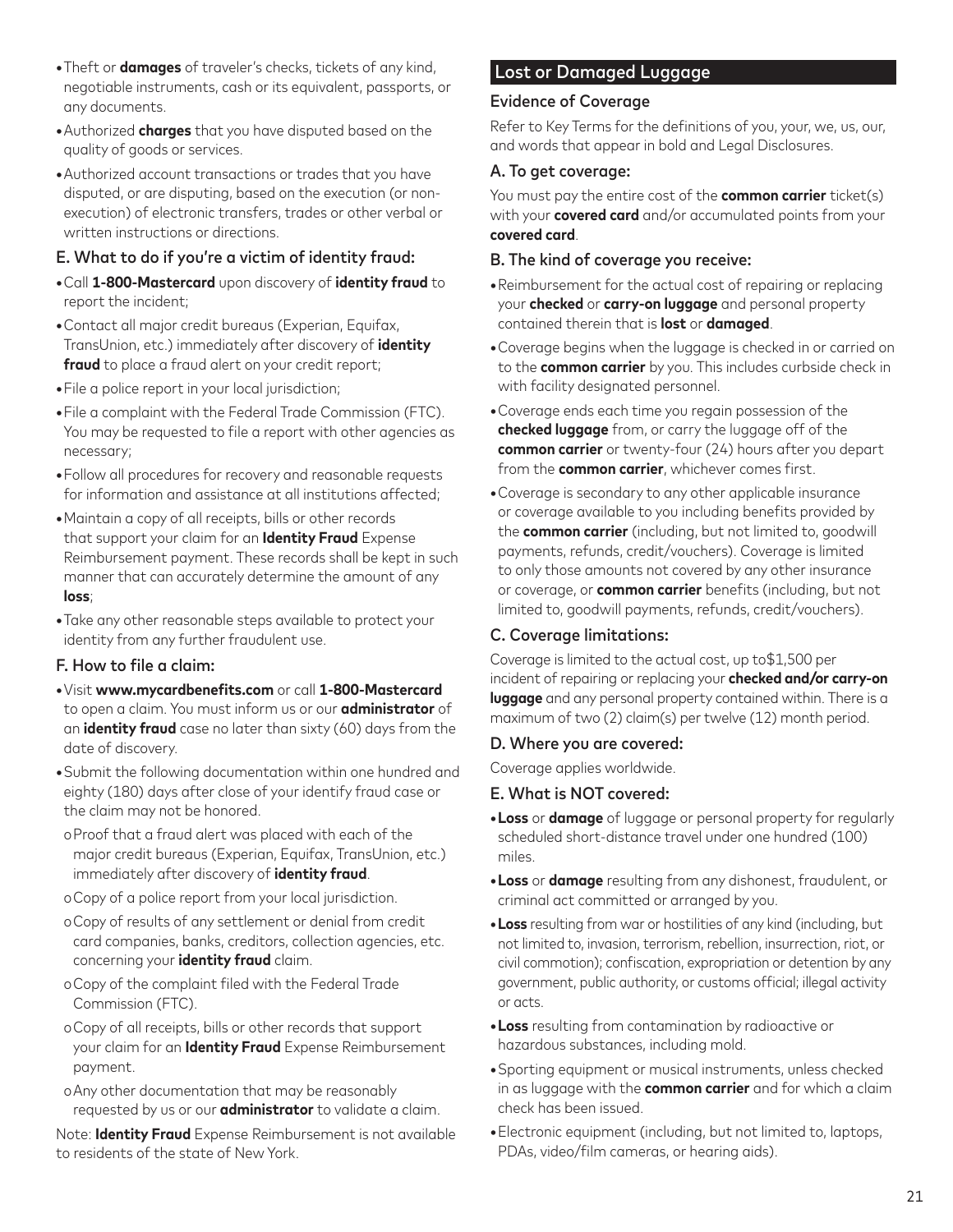- **•**Eyeglasses, contact lenses, prosthetic devices, dentures, silverware, furs, household furniture, or documents (including, but not limited to, visas and IDs).
- **•**Plants, shrubs, animals, consumables, and perishables.
- **•**Traveler's checks, tickets of any kind (e.g., for airlines, sporting events, concerts, or lottery), negotiable instruments, bullion, rare, or precious metals, stamps, and coins, currency or its equivalent.
- **•**Jewelry, art, used or antique items; collectibles of any kind (such as items designed for people to collect or items that over time become collectibles); recycled, previously owned, refurbished, rebuilt, or remanufactured items.
- **•**Defective material or workmanship, ordinary wear and tear or normal deterioration.
- **•Loss** or **damage** not reported within the time period required, as stipulated in the claim procedure.
- **•Loss** or **damage** where the **common carrier** completely denies a claim for **checked and/or carry-on luggage**.
- **•**Items excluded under the **common carrier's** coverage (except **carry-on luggage**).
- **•Loss** or **damage** where the **common carrier** pays the claim in full or repairs the **damage**.
- **•**Interest or conversion fees that are **charged** to your **covered card** by the financial institution.

## F. How to file a claim:

- **•**Visit **www.mycardbenefits.com** or call **1-800-Mastercard** to open a claim. You must report the claim within sixty (60) days of the incident or the claim may not be honored.
- **•**Report within twenty-four (24) hours any **loss** or **damage** to the **common carrier**.
- **•**Submit the following documentation within one hundred and eighty (180) days of the date of incident or the claim may not be honored:
- oReceipt showing the purchase of **common carrier** tickets.
- oStatement showing the purchase of **common carrier** tickets.
- oCopy of initial claim report submitted to the **common carrier**.
- o**Covered card** travel point program statement showing the **common carrier** ticket was paid for with redeemed points.
- oReport from police, if applicable.
- oThe result of any settlement by the **common carrier**.
- oReceipts showing that your luggage or personal property has actually been repaired or replaced.

Any other documentation that may be reasonably requested by us or our **administrator** to validate a claim.

# Purchase Assurance

# Evidence of Coverage

Pursuant to the below terms and conditions, when an item you bought with your **covered card** is **damaged** or **stolen** within ninety (90) days of purchase, you may be eligible for benefits under this coverage.

Refer to Key Terms for the definitions of you, your, we, us, our, and words that appear in bold and Legal Disclosures.

## A. To get coverage:

**•**You must purchase the new item entirely with your **covered card** and/or accumulated points from your **covered card** for yourself or to give as a gift.

#### B. The kind of coverage you receive:

- **•**Most items you purchase entirely with your **covered card** are covered if **damaged** or **stolen** within ninety (90) days from the date of purchase as indicated on your **covered card's** receipt.
- **•**Items you purchase with your **covered card** and give as gifts also are covered.
- **•**This coverage is secondary to any other applicable insurance or coverage available to you or the gift recipient. Coverage is limited to only those amounts not covered by any other insurance or coverage benefit.

### C. Coverage limitations:

- **•**Coverage is limited to the lesser of the following:
- **•**The actual cost of the item (excluding delivery and transportation costs).
- **•**A maximum of \$1,000 per **loss** and a total of \$25,000 per **cardholder** account per twelve (12) month period.
- **•**Purchases that are made up of a pair or set will be limited to the cost of repair or replacement of the specific item **stolen** or **damaged**. If the specific item cannot be replaced individually or repaired, the value of the pair or set will be covered not to exceed the limits above.
- **•**Coverage for **stolen** or **damaged** jewelry or fine art will be limited to the actual purchase price as listed on your credit card statement, regardless of sentimental or appreciated market value.

## D. What is NOT covered:

- **•**Items left in public sight, out of arm's reach, lacking care, custody or control by the **cardholder**.
- **•Lost** items, and items that **mysteriously disappear** (the only proof of **loss** is unexplained or there is no physical evidence to show what happened to the item) without any evidence of a wrongful act.
- **•**Items that are **stolen** from any location or place (including, but not limited to, exercise facilities, places of employment, schools, or places of worship) due to the lack of due diligence by you or another party.
- **•**Items **lost**, **stolen**, **damaged**, or mis-delivered while under the care, custody, and control of another party or **common carrier** (including, but not limited to, airlines, the U.S. Postal Service, UPS, FedEx, or other delivery services).
- **•Losses** due to normal wear and tear, misuse, gradual deterioration, and/or abuse.
- **•Losses** resulting from any dishonest, fraudulent, or criminal act committed or arranged by you.
- **•Losses** that cannot be verified or substantiated.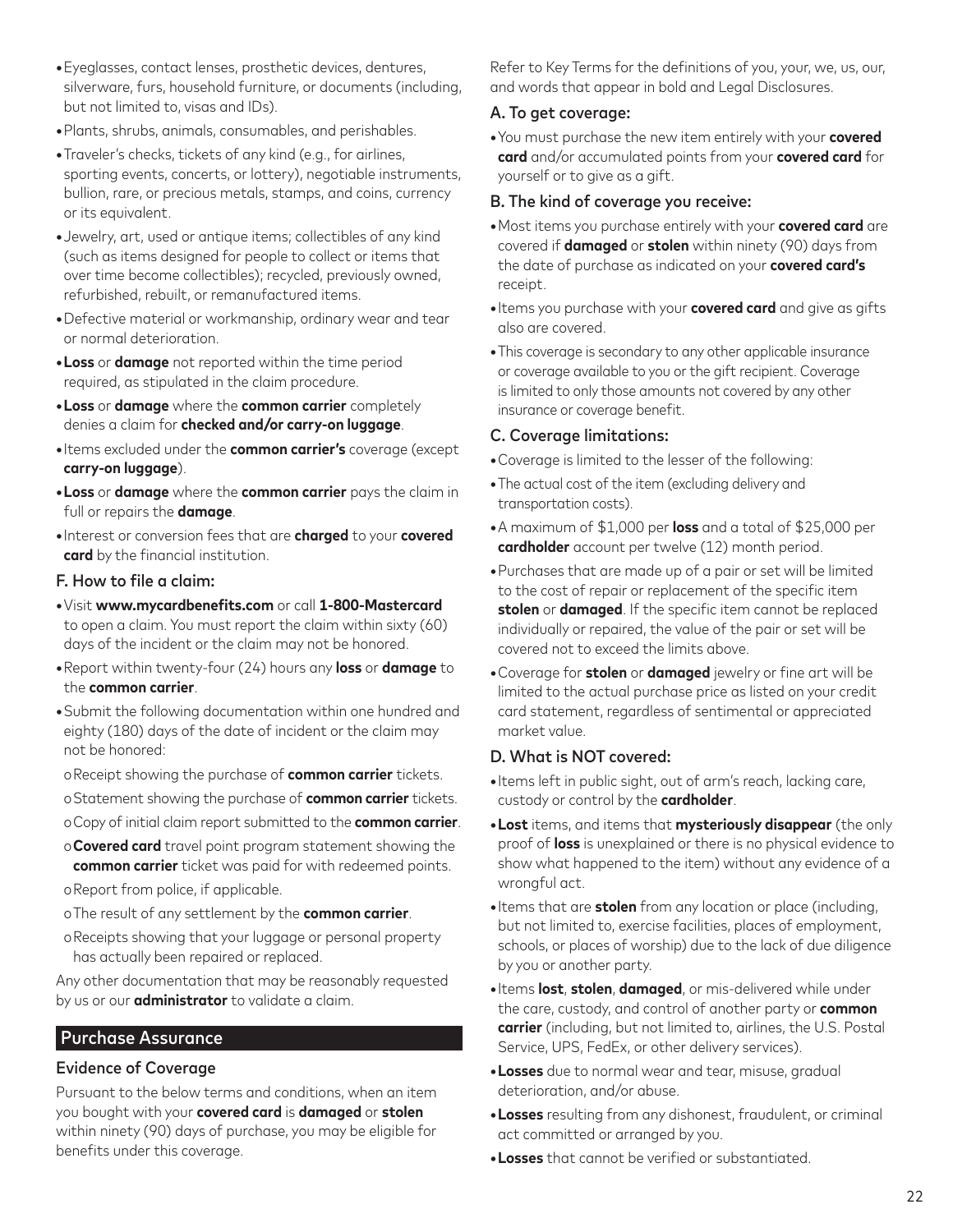- **•**Items covered by a manufacturer's recall or class action suit.
- **•**Items that you **damage** through alteration (including, but not limited to, cutting, sawing, shaping).
- **•**Used or antique items; collectibles of any kind (such as items designed for people to collect or items that over time become collectibles); recycled, previously owned, refurbished, rebuilt, or remanufactured items.
- **•Stolen** items without a documented report from the police.
- **•**Items that are **damaged** during transport via any mode.
- **•**Items **stolen** from the interior or exterior of a watercraft/ boat, aircraft, motorcycle, automobile or any other motor **vehicles**.
- **•**Motorized **vehicles**, including, but not limited to, automobiles, watercraft/boats, aircraft, and motorcycles, or their motors, equipment, or accessories. Motorized equipment not designed for transportation and used solely for the upkeep and maintenance of a residence is eligible for coverage (including, but not limited to, snow thrower, lawn mowers, and hedge trimmers).
- **•**Land, any buildings (including, but not limited to, homes and dwellings), permanently installed items, fixtures, or structures.
- **•**Traveler's checks, tickets of any kind (e.g., for airlines, sporting events, concerts, or lottery), negotiable instruments, bullion, rare, or precious metals, stamps, and coins, currency or its equivalent.
- **•Losses** caused by insects, animals, or pets.
- **•**Plants, shrubs, animals, pets, consumables, and perishables.
- **•**Items purchased for resale, rental, professional, or commercial use.
- **•**Professional services (including, but not limited to, the performance or rendering of labor or maintenance; repair or installation of products, goods, or property; professional advice of any kind, including, but not limited to, information/ services or advice secured from any help or support line; or technical support for software, hardware, or any other peripherals).
- **•**Application programs, computer programs, operating software, and other software.
- **•Losses** resulting from war or hostilities of any kind (including, but not limited to, invasion, terrorism, rebellion, insurrection, riot, or civil commotion); confiscation or **damage** by any government, public authority, or customs official; risks of contraband; illegal activity or acts.
- **•Losses** caused by power surge, contamination by radioactive or hazardous substances, including mold.
- **•**Direct or indirect **loss** resulting from any Acts of God (including, but not limited to, flood, hurricane, lightning, and earthquake).
- **•Losses** caused by liquids, fluids, oils, chemicals, or bodily fluids/excretions.
- **•**Game animals, pets, or specimens preserved for display (e.g., fish, birds, reptiles, or mammals).
- **•**Items **stolen** or **damaged** at a new home construction site.
- **•**Rented, leased, or borrowed items for which you will be held responsible.
- **•Trip**, service, or diagnostic **charges** in the absence of any covered repairs or verified failure.
- **•**Any shipping **charges**, transportation and delivery **charges**, or promised time frames for delivery, whether or not stated or covered by the manufacturer's warranty.

## E. How to file a claim:

- **•**Visit **www.mycardbenefits.com** or call **1-800-Mastercard** to open a claim. You must report the claim within sixty (60) days of the **loss** or the claim may not be honored.
- **•**Submit the following documentation within one hundred and eighty (180) days of the date you report the claim:

oRepair estimate for **damaged** item(s).

oPhotograph clearly showing **damage**, if applicable.

oReceipt showing purchase of covered item(s).

- oStatement showing purchase of covered item(s).
- oReport from police listing any items **stolen**.
- oCopy of the declarations page of any applicable insurance or protection (including, but not limited to, homeowner's, renter's, or auto insurance policy).
- oAny other documentation that may be reasonably requested by us or our **administrator** to validate a claim.

## Common Carrier Trip Cancellation and Trip Interruption

## Evidence of Coverage

Refer to Key Terms for the definitions of you, your, we, us, our, and words that appear in bold and Legal Disclosures.

## A. To get coverage:

You must purchase the **trip** entirely with your **covered card** for you, or your **family member**, and your **traveling companions**. If redeemable certificates, vouchers, coupons, or discounts awarded from frequent flier programs are used to purchase the **trip**, any remaining **charge** for the **trip** must be purchased entirely with your **covered card**.

# B. The kind of coverage you receive:

## **Trip Cancellation**

We will reimburse you for any incurred **charge** if you are required to cancel the **trip**, prior to the **trip departure date**, due to a covered reason. You must cancel the **trip** with your **common carrier** as soon as the covered reason arises. You must also advise the **administrator** immediately, as we will not pay benefits for any additional **charges** incurred that would not have been **charged** had you notified the **common carrier** and the claim **administrator** as soon as reasonably possible.

Covered reason is a **sickness**, **injury**, or death of you, your **family member**, or your **traveling companion**, which results in **medically imposed restrictions**.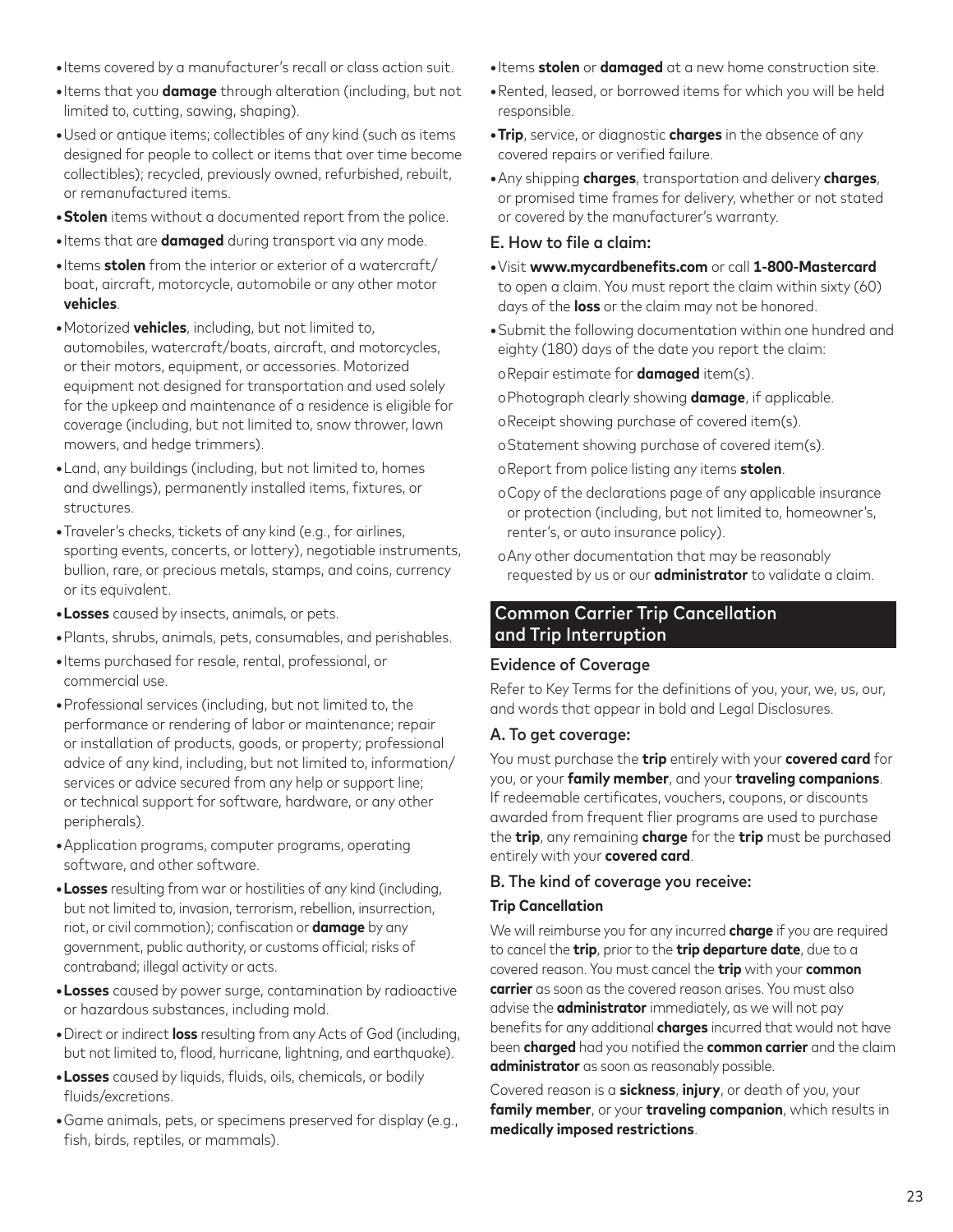## Term of Coverage:

Coverage begins on the date the **trip** was purchased and ends on the **trip departure date**.

### Coverage Limitations:

Coverage is limited to the lesser of the following:

**•**\$2,000 per **trip**; and

**•**\$5,000 per 12 month period.

Coverage is secondary to any other applicable insurance or benefit available to you including benefits provided by the **common carrier** (including, but not limited to, exchanged tickets, drop in ticket prices, goodwill payments, refunds, credits, or vouchers).

### **Trip Interruption**

If the **trip** is interrupted for a covered reason, we will reimburse you for the travel on a **common carrier** to your **return destination** or to rejoin your **family members** or travel companions at their current location.

Covered reason is a **sickness**, **injury**, or death of you, your **family member**, or your **traveling companion**, which results in **medically imposed restrictions**.

## Term of Coverage:

Coverage begins on the **trip departure date** and ends on the **trip completion date**.

### Coverage Limitations:

Coverage is limited to the lesser of the following:

- **•**\$2,000 per **trip**; and
- **•**\$5,000 per 12 month period.

Coverage is secondary to any other applicable insurance or benefit available to you including benefits provided by the **common carrier** (including, but not limited to, exchanged tickets, drop in ticket prices, goodwill payments, refunds, credits, or vouchers).

### C. What is NOT covered:

### **•Pre-existing medical conditions**.

- **•**Intentionally self-inflicted injuries, including suicide or attempted suicide.
- **•**War, invasion, acts of foreign enemies, hostilities between nations (whether declared or not), civil war.
- **•**Participation in any military maneuver or training exercise.
- **•**Piloting or learning to pilot or acting as a member of the crew of any aircraft.
- **•**Mental or emotional disorders, unless hospitalized.
- **•**Participation in professional athletics or underwater activities.
- **•**Being under the influence of drugs or intoxicants.
- **•**Commission of or the attempt to commit a criminal act.
- **•**Participating in bodily contact sports (ex. boxing); skydiving; hang gliding; parachuting; mountaineering; any race; bungee cord jumping; or speed contest.
- **•**Dental treatment except as a result of accidental **injury** to sound, natural teeth.
- **•**Any non-emergency treatment or surgery, routine physical examinations.
- **•**Hearing aids, eye glasses or contact lenses.
- **•**Curtailment or **delayed** return for other than a covered reason.
- **•**One-way travel that does not have a **return destination**.

#### D. How to file a claim:

- **•**Call **1-800-Mastercard** or go to **www.mycardbenefits.com** to initiate a claim. You must report the claim within sixty (60) days of the failure or the claim may not be honored.
- **•**Submit the following documentation within one hundred and eighty (180) days from the date of **loss** or the claim may not be honored:
- o**Covered card** billing statement showing the **charge** for the covered **trip**.
- oProof of a covered reason including the completed **physician's** form.
- oCopy of the cancellation policy of the **common carrier**.
- oAny other documentation that may be reasonably requested by us or our **administrator** to validate a claim.

## Trip Delay

#### Evidence of Coverage

Refer to Key Terms for the definitions of you, your, we, us, our, and words that appear in bold and Legal Disclosures.

#### A. To get coverage:

You must purchase the **trip** entirely with your **covered card** for you, or your **family member**, and your **traveling companions**. If redeemable certificates, vouchers, coupons, or discounts awarded from frequent flier programs are used to purchase the **trip**, any remaining **charge** for the **trip** must be purchased entirely with your **covered card**.

#### B. The kind of coverage you receive:

If you are **delayed** more than six (6) hours while traveling to your **destination** or **return destination**, we will reimburse you for travel expenses as a result of the **delay**. There is no coverage, if the **common carrier** cancels within six (6) hours of your scheduled departure time on the **common carrier** for which you have purchased a ticket for your **trip**.

#### **Delay** is:

- a) **Inclement weather**;
- b) Equipment failure of a **common carrier** (documented by the **common carrier**); or
- c) **Lost** or **stolen** passport or travel documents.
- d) **Delays** due to: war, invasion, acts of foreign enemies, hostilities between nations (whether declared or not), and civil war are not covered.

### C. Coverage limitations:

Coverage is limited to the lesser of the following:

- **•**\$250 per **trip**.
- **•**Coverage is limited to two (2) claims per twelve (12) month period.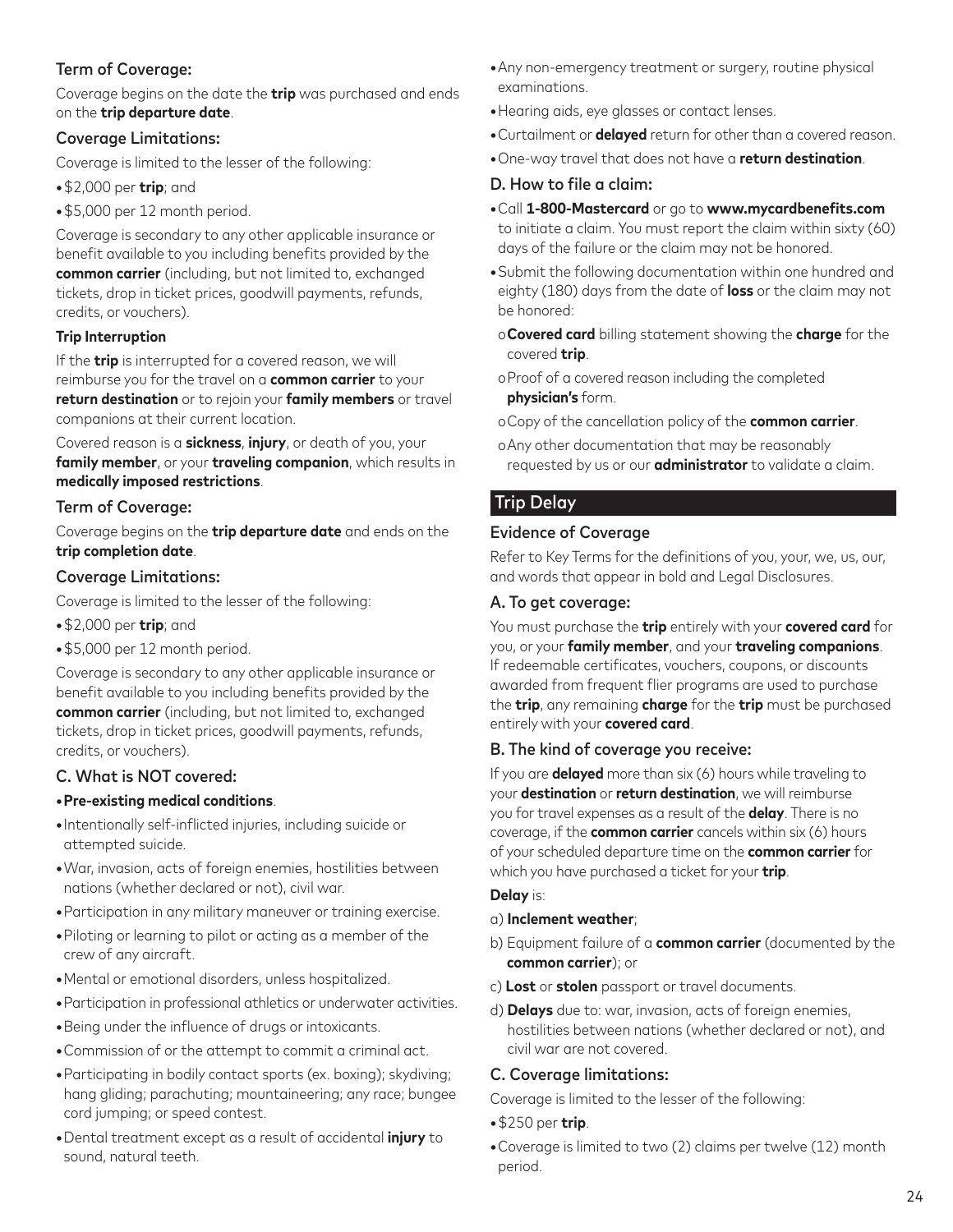Coverage is secondary to any other applicable insurance or benefit available to you including benefits provided by the **common carrier** (including, but not limited to, exchanged tickets, drop in ticket prices, goodwill payments, refunds, credits, or vouchers).

#### D. How to file a claim:

- **•**Call **1-800-Mastercard** or go to **www.mycardbenefits.com** to initiate a claim. You must report the claim within sixty (60) days of the failure or the claim may not be honored.
- **•**Submit the following documentation within one hundred and eighty (180) days from the date of failure or the claim may not be honored:
- o**Covered card** billing statement showing the **charge** for the covered **trip**.
- oProof of the **delay** from the **common carrier**.
- oReceipts for travel expenses.
- oAny other documentation that may be reasonably requested by us or our **administrator** to validate a claim.

## Worldwide Automatic Travel Accident & Baggage Delay

#### THE PLAN

As a Mastercard **Cardholder**, you, your spouse or **domestic partner** and unmarried dependent children will be automatically insured against accidental **loss** of life, limb, sight, speech or hearing while riding as a passenger in, entering or exiting any licensed **common carrier**, provided the entire cost of the passenger fare(s), less redeemable certificates, vouchers or coupons, has been **charged** to your Mastercard Card account. If the entire cost of the passenger fare has been **charged** to your Mastercard account prior to departure for the airport, terminal or station, coverage is also provided for **common carrier** travel (including taxi, bus, train or airport limousine); immediately, a) preceding your departure, directly to the airport, terminal or station b) while at the airport, terminal or station, and c) immediately following your arrival at the airport, terminal or station of your **destination**. If the entire cost of the passenger fare has not been **charged** prior to your arrival at the airport, terminal or station, coverage begins at the time the entire cost of the travel passenger fare is **charged** to your Mastercard account. This coverage does not include **Commutation**. **Commutation** is defined as travel between the Insured Person's residence and regular place of employment. **Common Carrier** means any land, water or air conveyance operated by those whose occupation or business is the transportation of persons without discrimination and for hire.

#### IMPORTANT DEFINITIONS

**Accident** or **Accidental** means a sudden, unforeseen and unexpected event happening by chance. **Dependent Child(ren)** means those children, including adopted children and children placed for adoption, who are primarily dependent upon the Insured Person for maintenance and support and who are: 1) under the age of twenty-five (25) and reside with

the Insured Person: or 2) beyond the age of twenty-five (25), permanently mentally or physically challenged, and incapable of self support; or 3) under the age of twenty-five (25) and classified as a full-time student at an institution of higher learning. **Domestic Partner** means a person designated in writing by the primary insured person, who is at least eighteen (18) years of age, and who during the past twelve (12) months: 1) has been in a committed relationship with the primary insured person; and 2) has been the primary insured person's sole spousal equivalent; and 3) has resided in the same household as the primary insured person; and 4) been jointly responsible with the primary insured person for each other's financial obligation, and who intends to continue the relationship above indefinitely.

#### THE BENEFITS

The full Benefit Amount of \$250,000 is payable for accidental **loss** of life, two or more members, sight of both eyes, speech and hearing or any combination thereof. One half of the Benefit Amount is payable for accidental **loss** of: one member, sight of one eye, speech or hearing. **"Member"** means hand or foot. One quarter of the Benefit Amount is payable for the accidental **loss** of the thumb and index finger of the same hand. **"Loss"** means, with respect to a hand, complete severance through or above the knuckle joints of at least 4 fingers on the same hand; with respect to a foot, complete severance through or above the ankle joint. The Company will consider it a **loss** of hand or foot even if they are later reattached. **"Benefit Amount"** means the **Loss** amount applicable at the time the entire cost of the passenger fare is **charged** to the eligible Mastercard account. The **loss** must occur within one year of the accident. The Company will pay the single largest applicable Benefit Amount. In no event will duplicate request forms or multiple **charge** cards obligate the Company in excess of the stated Benefit Amounts for any one **loss** sustained by any one individual insured as the result of any one accident. In the event of multiple accidental deaths per account arising from any one accident, the Company's liability for all such **losses** will be subject to a maximum limit of insurance equal to three (3) times the Benefit Amount for **loss** of life. Benefits will be proportionately divided among the Insured Persons up to the maximum limit of insurance.

#### BAGGAGE DELAY

We will reimburse the Insured Person up to the Daily Benefit Amount of \$300 per day for three (3) days in the event of a Baggage Delay. Our payment is limited to expenses incurred for the emergency purchase of essential items needed by the Insured Person while on a covered **trip** and at a **destination** other than the Insured Person's primary residence. Essential items not covered by Baggage Delay include, but are not limited to: 1) contact lenses, eyeglasses or hearing aids; 2) artificial teeth, dental bridges or prosthetic devices; 3) tickets, documents, money, securities, checks, travelers checks and valuable papers; or 4) business samples; The Baggage Delay Benefit Amount is excess over any other insurance (including homeowners) or indemnity (including any reimbursements by the airline, cruise line, railroad, station authority, occupancy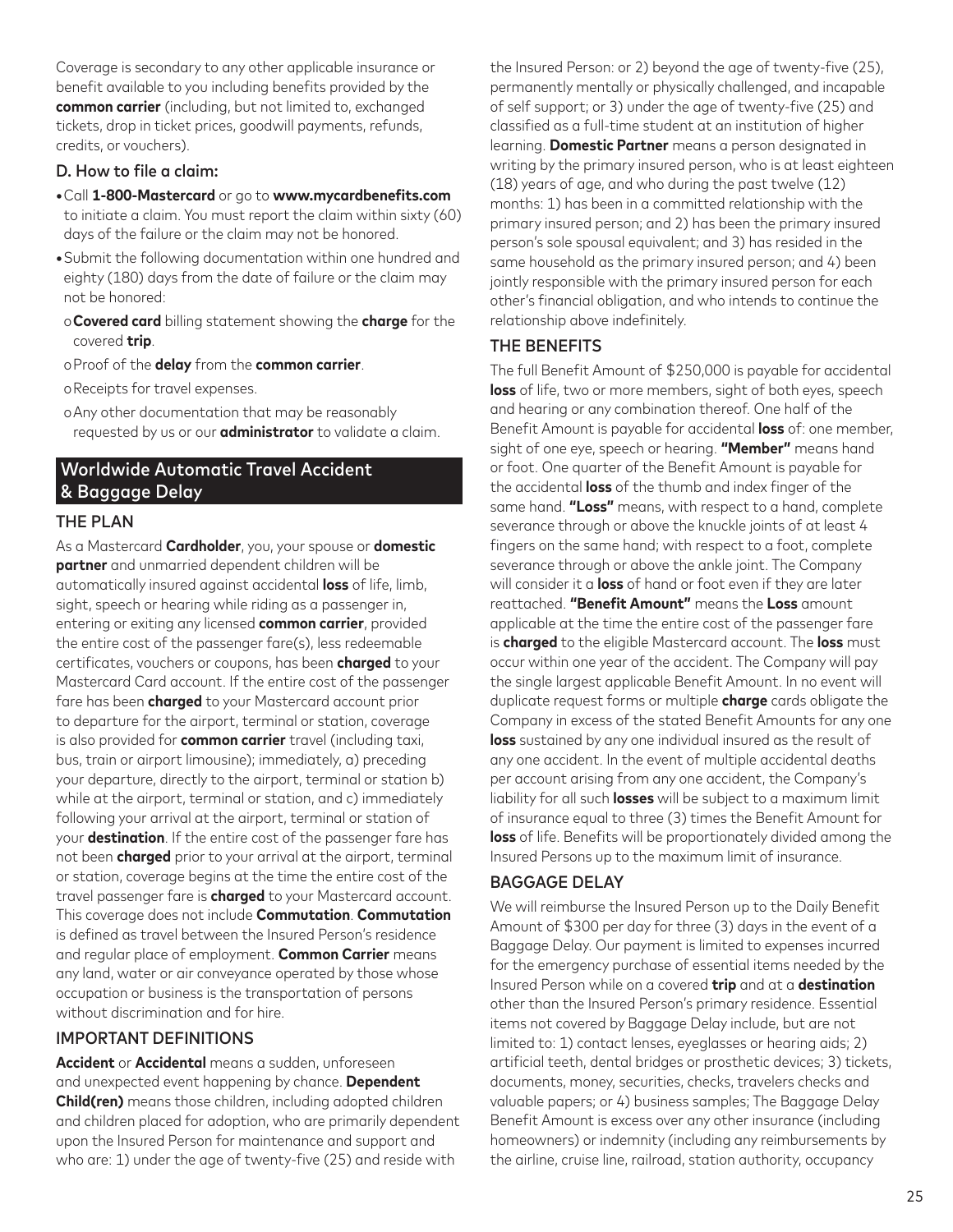provider) available to the Insured Person. **Baggage Delay** means a **delay** or misdirection of the Insured Person's Baggage by a **Common Carrier** for more than four (4) hours from the time the Insured Person arrives at the **destination** on the Insured Person's ticket.

## **ELIGIBILITY**

This travel insurance plan is provided to Mastercard **cardholders** automatically when the entire cost of the passenger fare(s) are **charged** to a Mastercard account while the insurance is effective. It is not necessary for you to notify your financial institution, the **administrator** or the Company when tickets are purchased.

## THE COST

This travel insurance plan is provided at no additional cost to eligible Mastercard **cardholders**. Your financial institution pays the premium for this insurance.

### **BENEFICIARY**

The **Loss** of Life benefit will be paid to the beneficiary designated by the insured. If no such designation has been made, that benefit will be paid to the first surviving beneficiary in the following order: a) the Insured's spouse, b) the Insured's children, c) the Insured's parents, d) the Insured's brothers and sisters, e) the Insured's estate. All other indemnities will be paid to the Insured.

### EXCLUSIONS

This insurance does not cover **loss** resulting from: 1) an Insured's emotional trauma, mental or physical illness, disease, pregnancy, childbirth or miscarriage, bacterial or viral infection (except bacterial infection caused by an accident or from accidental consumption of a substance contaminated by bacteria), or bodily malfunctions; 2) suicide, attempted suicide or intentionally self inflicted injuries; 3) declared or undeclared war, but war does not include acts of terrorism; This insurance also does not apply to an accident occurring while an Insured is acting or training as a pilot or crew member, but this exclusion does not apply to passengers who temporarily perform pilot or crew functions in a life threatening emergency.

## CLAIM NOTICE

Written claim notice must be given to the Company within 20 days after the occurrence of any **loss** covered by this policy or as soon as reasonably possible. Failure to give notice within 20 days will not invalidate or reduce any otherwise valid claim if notice is given as soon as reasonably possible. **CLAIM FORMS:** When the Company receives notice of a claim, the Company will send you forms for giving proof of **loss** to us within 15 days. If you do not receive the forms, you should send the Company a written description of the **loss**. **CLAIM PROOF OF LOSS:** Complete proof of **loss** must be given to us within 90 days after the date of **loss**, or as soon as reasonably possible. Failure to give complete proof of **loss** within these time frames will not invalidate any otherwise valid claim if notice is given as soon as reasonably possible and in no event later than 1 year after the deadline to submit complete proof of

**loss**. **CLAIM PAYMENT:** For all benefits, the Company will pay you or your beneficiary the applicable benefit amount within 60 days after complete proof of **loss** is received and if you, the Policyholder and/or the beneficiary have complied with all the terms of this policy

### HOW TO FILE A CLAIM

To file a claim please call **1-800-Mastercard**. Claims are processed by the Claim **Administrator**, Crawford and Company. Complete all items on the required claim form, attach all appropriate documents, and mail or fax to: Crawford and Company, P.O. Box 4090, Atlanta, GA 30302, Fax Number 855-830-3728. Once a claim number is assigned, supporting documentation for the claim can also be submitted through Myclaimsagent.com.

### EFFECTIVE DATE

This insurance is effective on the date that you become an eligible **cardholder**; and will cease on the date the Master Policy 6477-44-67 is terminated or on the date your account ceases to be eligible, whichever occurs first.

As a handy reference guide, please read this and keep it in a safe place with your other insurance documents. This description of coverage is not a contract of insurance but is simply an informative statement of the principal provisions of the insurance while in effect. Complete provisions pertaining to this plan of Insurance are contained in the master policy on file with the Policyholder: Financial Customer Insurance Trust. If this plan does not conform to your state statutes, it will be amended to comply with such laws. If a statement in this description of coverage and any provision in the policy differ, the policy will govern.

Answers to specific questions can be obtained by writing the Plan **Administrator**: Direct Marketing Group 13265 Bedford Avenue, Omaha, NE 68164



Plan Underwritten By Federal Insurance Company a member insurer of the Chubb Group of Insurance Companies 9931 South 136th Street, Suite 100, Omaha, NE 68138

## Account and Billing Information

**Important:** Contact your card-issuing financial institution directly for questions concerning your account, such as account balance, credit line, billing inquiries (including transaction exchange rates), merchant disputes, or information about additional services not described in this Guide. Your financial institution's phone number should be available on your monthly billing statement or on the back of your card.

**Reminder: Please refer to the Legal Disclosure section.**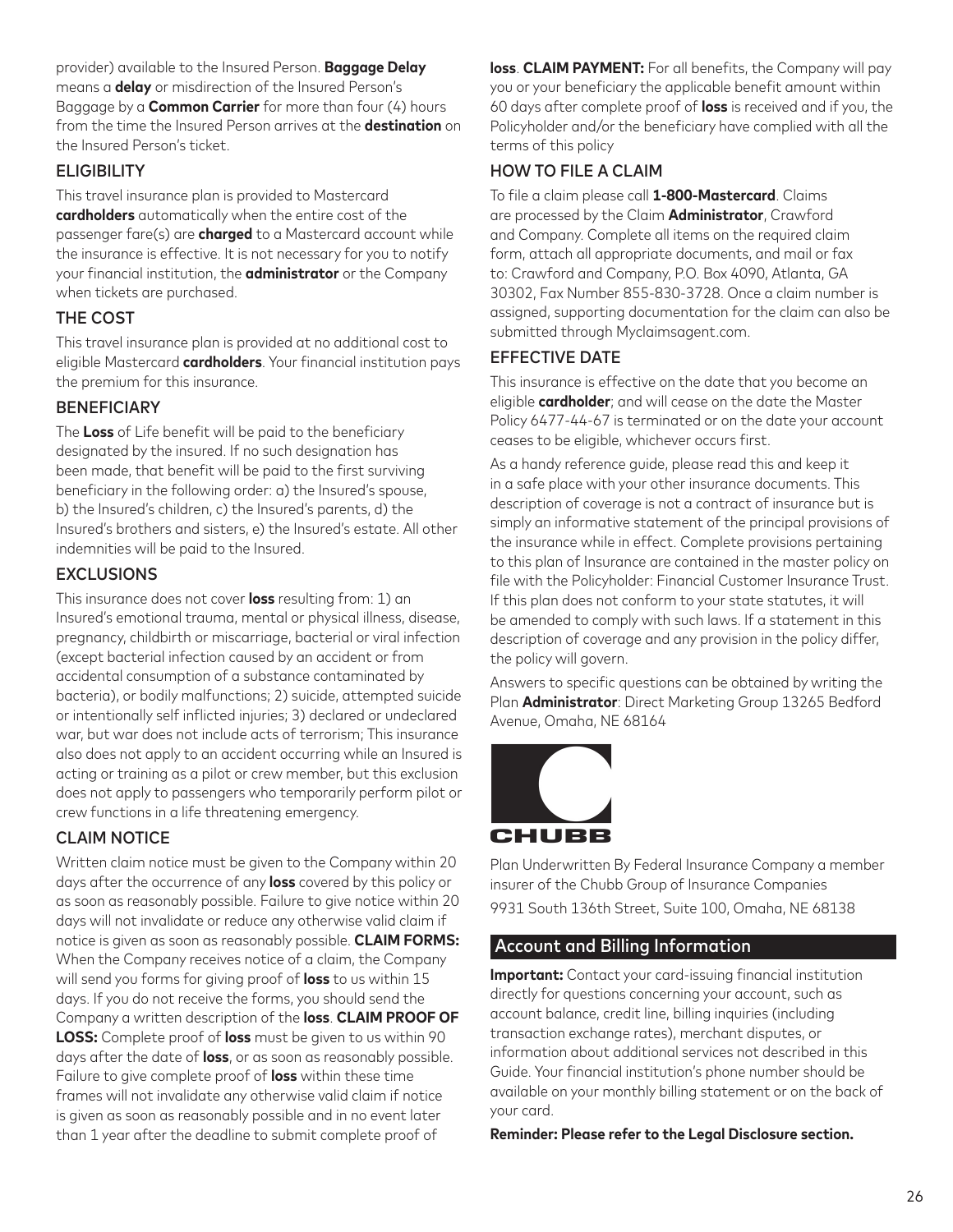### Legal Disclosure

This Guide to Benefits is not, by itself, a policy or contract of insurance or other contract.

Benefits are provided to you, the accountholder, at no additional **charge**. Non-insurance services may have associated costs, which will be your responsibility (for example, legal referrals are free, but the lawyer's fee is your responsibility).

The insurance benefits are provided under a **group policy** issued by New Hampshire Insurance Company, an AIG company. This Guide to Benefits is a summary of benefits provided to you. The attached Key Terms and **EOC** is governed by the **Group Policy**.

**Effective date of benefits:** Effective August 31, 2020,

this Guide to Benefits replaces all prior disclosures, program descriptions, advertising, and brochures by any party. The policyholder and the insurer reserve the right to change the benefits and features of these programs at any time. Notice will be provided for any changes.

**Cancellation:** The policyholder can cancel these benefits at any time or choose not to renew the insurance coverage for all **cardholders**. If the policyholder does cancel these benefits, you will be notified in advance. If the insurance company terminates, cancels, or chooses not to renew the coverage to the policyholder, you will be notified as soon as is practicable. Insurance benefits will still apply for any benefits you were eligible for prior to the date of such terminations, cancellation, or non-renewal, subject to the terms and conditions of coverage.

**Benefits to you:** These benefits apply only to the **cardholder** whose cards are issued by U.S. financial institutions. The United States is defined as the fifty (50) United States and the District of Columbia. No person or entity other than the **cardholder** shall have any legal or equitable right, remedy, or claim for benefits, insurance proceeds and **damages** under or arising out of these programs. These benefits do not apply if your card privileges have been cancelled. However, insurance benefits will still apply for any benefit you were eligible for prior to the date that your account is suspended or cancelled, subject to the terms and conditions of coverage.

**Transfer of rights or benefits:** No rights or benefits provided under these insurance benefits may be assigned without the prior written consent of the claim **administrator** for these benefits.

**Misrepresentation and Fraud:** Benefits shall be void if the **cardholder** has concealed or misrepresented any material facts concerning this coverage.

**Due Diligence:** All parties are expected to exercise due diligence to avoid or diminish any theft, **loss** or **damage** to the property insured under these programs. "Due diligence" means the performance of all vigilant activity, attentiveness, and care that would be taken by a reasonable and prudent person in the same or similar circumstances in order to guard and protect the item.

**Subrogation:** If payment is made under these benefits, the insurance company is entitled to recover such amounts from other parties or persons. Any party or **cardholder** who receives payment under these benefits must transfer to the insurance company his or her rights to recovery against any other party or person and must do everything necessary to secure these rights and must do nothing that would jeopardize them, or these rights will be recovered from the **cardholder**.

**Other Insurance:** Coverage is secondary to and in excess of any other applicable insurance or indemnity available to You. Coverage is limited to only those amounts not covered by any other insurance or indemnity. It is subject to the conditions, limitations, and exclusions described in this document. In no event will this coverage apply as contributing insurance. This Other Insurance clause will take precedence over a similar clause found in other insurance or indemnity language.

In no event will these insurance benefits apply as contributing insurance. The non-contribution insurance clause will take precedence over the non-contribution clause found in any other insurance policies.

**Severability of Provisions:** If in the future any one or more of the provisions of this Guide to Benefits is, to any extent and for any reason, held to be invalid or unenforceable, then such provision(s) shall be deemed "severable" from the remaining provisions of the Guide. In that event, all other provisions of this Guide shall remain valid and enforceable.

Benefits listed in this Guide to Benefits are subject to the conditions, limitations, and exclusions described in each benefit section. Receipt and/or possession of this Guide to Benefits does not guarantee coverage or coverage availability.

This Guide is intended as a summary of services, benefits, and coverages and, in case of a conflict between the Guide and the master insurance policies, or an issuer's, or the Mastercard actual offerings, such master policies or actual offering shall control. Provision of services is subject to availability and applicable legal restrictions.